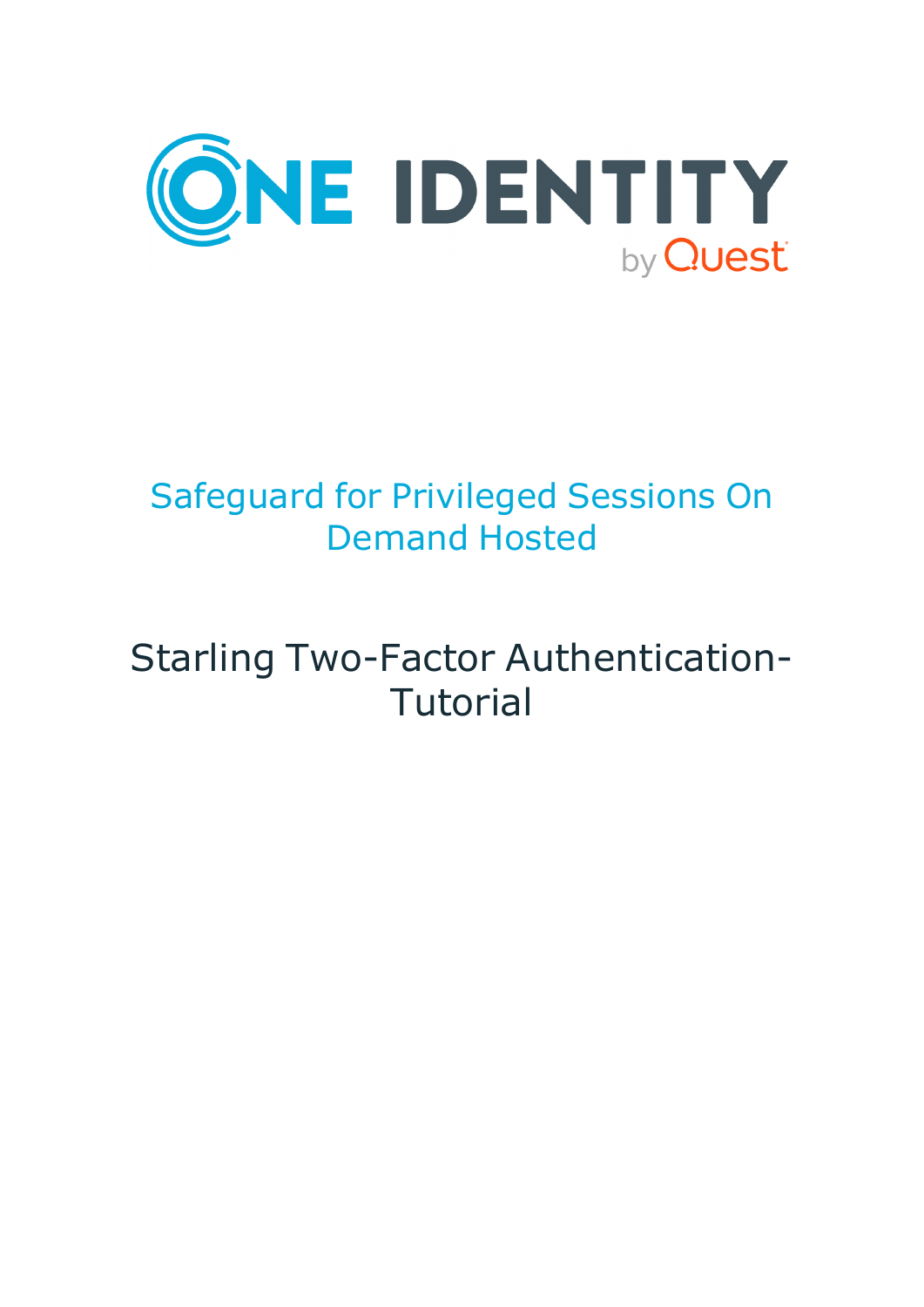#### **Copyright 2022 One Identity LLC.**

#### **ALL RIGHTS RESERVED.**

This guide contains proprietary information protected by copyright. The software described in this guide is furnished under a software license or nondisclosure agreement. This software may be used or copied only in accordance with the terms of the applicable agreement. No part of this guide may be reproduced or transmitted in any form or by any means, electronic or mechanical, including photocopying and recording for any purpose other than the purchaser's personal use without the written permission of One Identity LLC .

The information in this document is provided in connection with One Identity products. No license, express or implied, by estoppel or otherwise, to any intellectual property right is granted by this document or in connection with the sale of One Identity LLC products. EXCEPT AS SET FORTH IN THE TERMS AND CONDITIONS AS SPECIFIED IN THE LICENSE AGREEMENT FOR THIS PRODUCT, ONE IDENTITY ASSUMES NO LIABILITY WHATSOEVER AND DISCLAIMS ANY EXPRESS, IMPLIED OR STATUTORY WARRANTY RELATING TO ITS PRODUCTS INCLUDING, BUT NOT LIMITED TO, THE IMPLIED WARRANTY OF MERCHANTABILITY, FITNESS FOR A PARTICULAR PURPOSE, OR NON-INFRINGEMENT. IN NO EVENT SHALL ONE IDENTITY BE LIABLE FOR ANY DIRECT, INDIRECT, CONSEQUENTIAL, PUNITIVE, SPECIAL OR INCIDENTAL DAMAGES (INCLUDING, WITHOUT LIMITATION, DAMAGES FOR LOSS OF PROFITS, BUSINESS INTERRUPTION OR LOSS OF INFORMATION) ARISING OUT OF THE USE OR INABILITY TO USE THIS DOCUMENT, EVEN IF ONE IDENTITY HAS BEEN ADVISED OF THE POSSIBILITY OF SUCH DAMAGES. One Identity makes no representations or warranties with respect to the accuracy or completeness of the contents of this document and reserves the right to make changes to specifications and product descriptions at any time without notice. One Identity does not make any commitment to update the information contained in this document.

If you have any questions regarding your potential use of this material, contact:

One Identity LLC. Attn: LEGAL Dept 4 Polaris Way Aliso Viejo, CA 92656

Refer to our Web site [\(http://www.OneIdentity.com](http://www.oneidentity.com/)) for regional and international office information.

#### **Patents**

One Identity is proud of our advanced technology. Patents and pending patents may apply to this product. For the most current information about applicable patents for this product, please visit our website at [http://www.OneIdentity.com/legal/patents.aspx.](http://www.oneidentity.com/legal/patents.aspx)

#### **Trademarks**

One Identity and the One Identity logo are trademarks and registered trademarks of One Identity LLC. in the U.S.A. and other countries. For a complete list of One Identity trademarks, please visit our website at [www.OneIdentity.com/legal](http://www.oneidentity.com/legal). All other trademarks are the property of their respective owners.

#### **Legend**

**WARNING: A WARNING icon highlights a potential risk of bodily injury or property** œ **damage, for which industry-standard safety precautions are advised. This icon is often associated with electrical hazards related to hardware.**

**CAUTION: A CAUTION icon indicates potential damage to hardware or loss of data if instructions are not followed.**

SPSOD Starling Two-Factor Authentication- Tutorial Updated - 20 April 2022, 07:38 Version - Hosted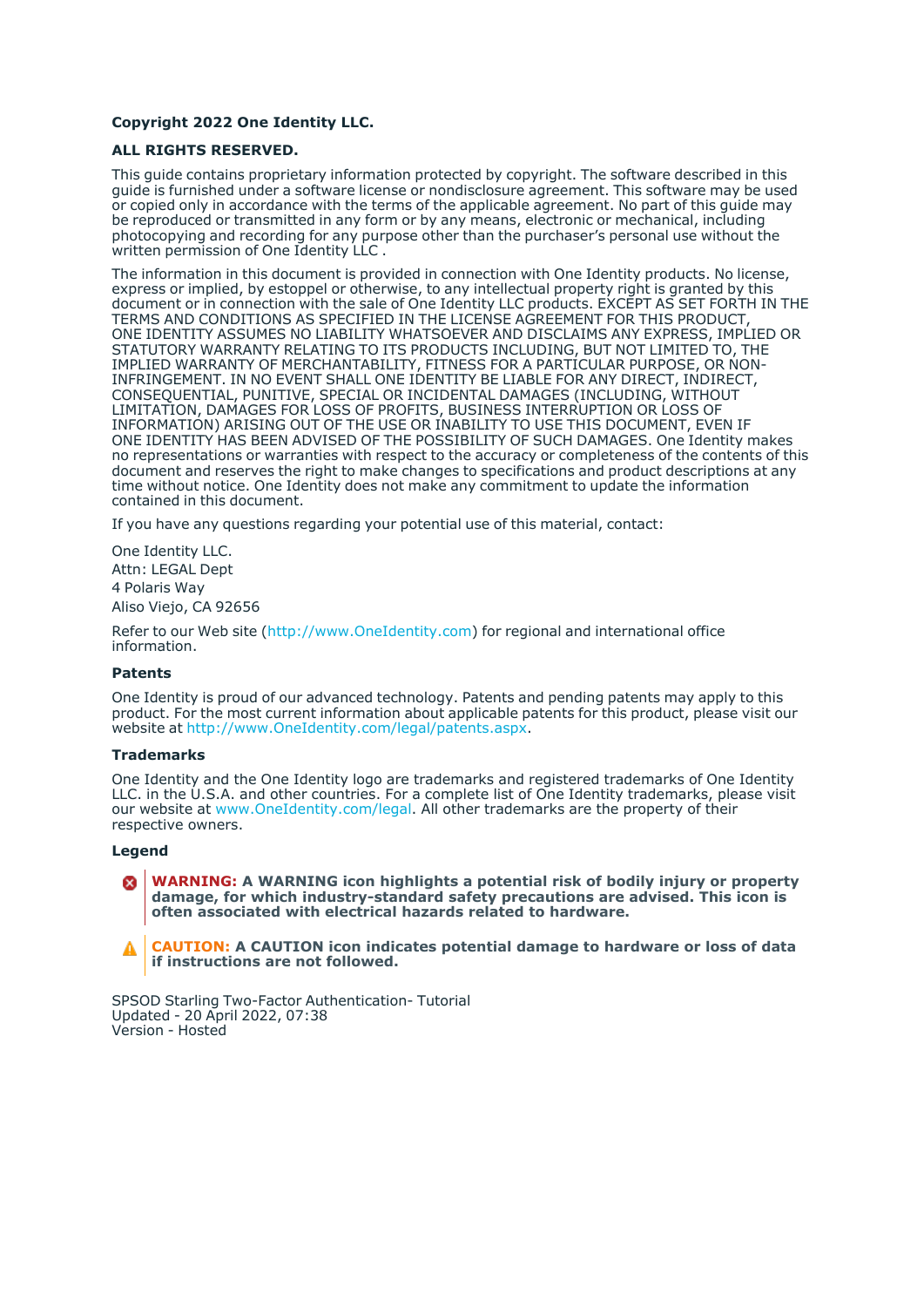### **Contents**

| Configure SPS to use Starling Two-factor Authentication 14                                                                                                                                                                                                                                                                                                                                                                                                       |    |
|------------------------------------------------------------------------------------------------------------------------------------------------------------------------------------------------------------------------------------------------------------------------------------------------------------------------------------------------------------------------------------------------------------------------------------------------------------------|----|
|                                                                                                                                                                                                                                                                                                                                                                                                                                                                  |    |
|                                                                                                                                                                                                                                                                                                                                                                                                                                                                  |    |
|                                                                                                                                                                                                                                                                                                                                                                                                                                                                  |    |
|                                                                                                                                                                                                                                                                                                                                                                                                                                                                  |    |
|                                                                                                                                                                                                                                                                                                                                                                                                                                                                  |    |
|                                                                                                                                                                                                                                                                                                                                                                                                                                                                  |    |
|                                                                                                                                                                                                                                                                                                                                                                                                                                                                  |    |
| $[whitelist source=user\_list] \  \, \ldots \  \, \ldots \  \, \ldots \  \, \ldots \  \, \ldots \  \, \ldots \  \, \ldots \  \, \ldots \  \, \ldots \  \, \ldots \  \, \ldots \  \, \, \ldots \  \, \, \, 23$                                                                                                                                                                                                                                                    |    |
|                                                                                                                                                                                                                                                                                                                                                                                                                                                                  |    |
|                                                                                                                                                                                                                                                                                                                                                                                                                                                                  |    |
|                                                                                                                                                                                                                                                                                                                                                                                                                                                                  |    |
|                                                                                                                                                                                                                                                                                                                                                                                                                                                                  |    |
|                                                                                                                                                                                                                                                                                                                                                                                                                                                                  |    |
|                                                                                                                                                                                                                                                                                                                                                                                                                                                                  |    |
| $[\text{credential\_store}] \hspace{1cm} \ldots \hspace{1cm} \ldots \hspace{1cm} \ldots \hspace{1cm} \ldots \hspace{1cm} \ldots \hspace{1cm} \ldots \hspace{1cm} \ldots \hspace{1cm} \ldots \hspace{1cm} \ldots \hspace{1cm} \ldots \hspace{1cm} \ldots \hspace{1cm} \ldots \hspace{1cm} \ldots \hspace{1cm} \ldots \hspace{1cm} \ldots \hspace{1cm} \ldots \hspace{1cm} \ldots \hspace{1cm} \ldots \hspace{1cm} \ldots \hspace{1cm} \ldots \hspace{1cm} \ldots$ |    |
|                                                                                                                                                                                                                                                                                                                                                                                                                                                                  |    |
|                                                                                                                                                                                                                                                                                                                                                                                                                                                                  |    |
|                                                                                                                                                                                                                                                                                                                                                                                                                                                                  |    |
|                                                                                                                                                                                                                                                                                                                                                                                                                                                                  | 33 |
| Perform multi-factor authentication with the SPS Starling 2FA plugin in                                                                                                                                                                                                                                                                                                                                                                                          | 34 |
| Perform multi-factor authentication with the SPS Starling 2FA plugin in                                                                                                                                                                                                                                                                                                                                                                                          | 35 |

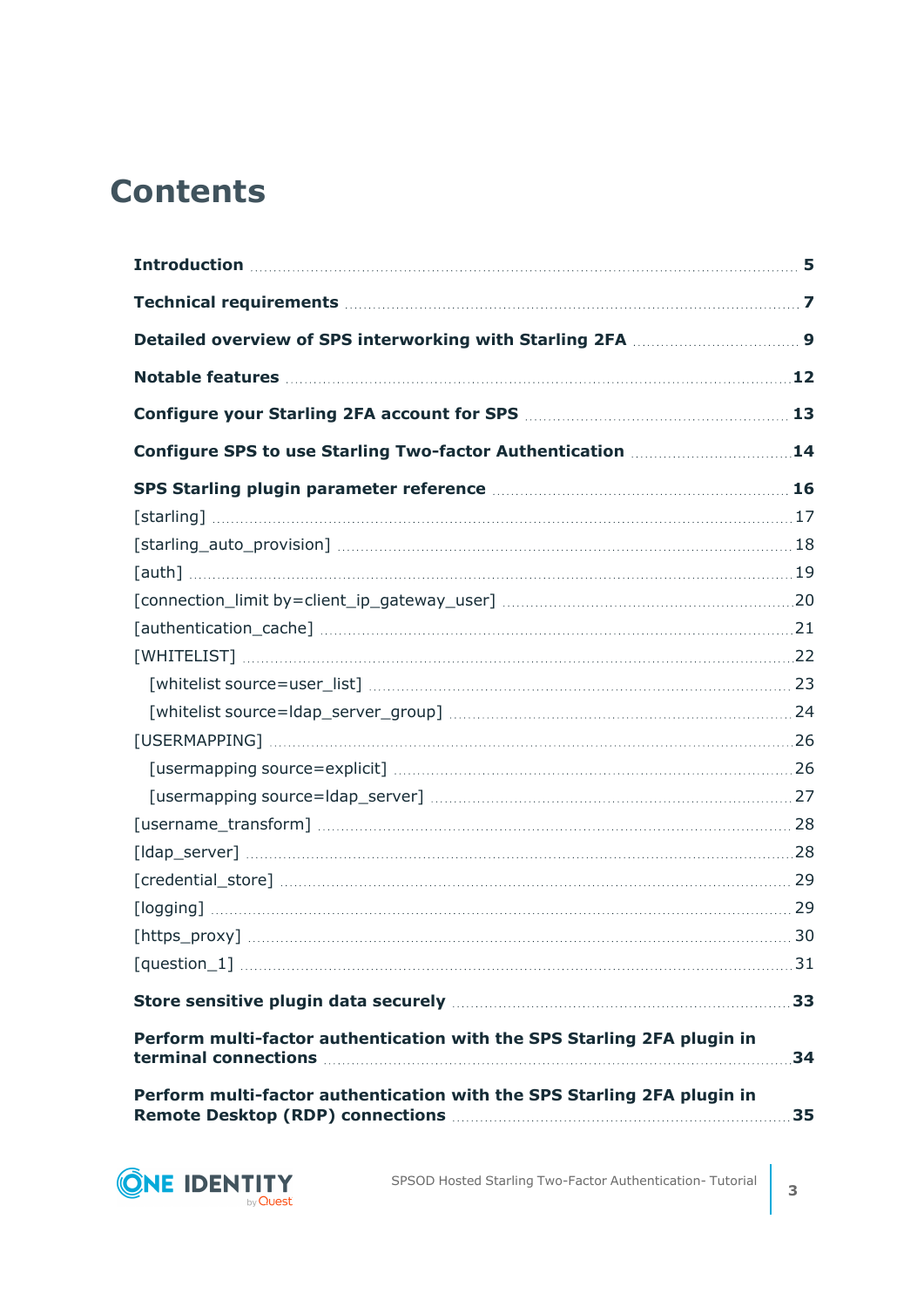|                                                                   |  | Perform multi-factor authentication with the SPS Starling 2FA plugin in |  |
|-------------------------------------------------------------------|--|-------------------------------------------------------------------------|--|
|                                                                   |  |                                                                         |  |
|                                                                   |  |                                                                         |  |
| Technical support resources <b>Manual Election Control</b> and 39 |  |                                                                         |  |

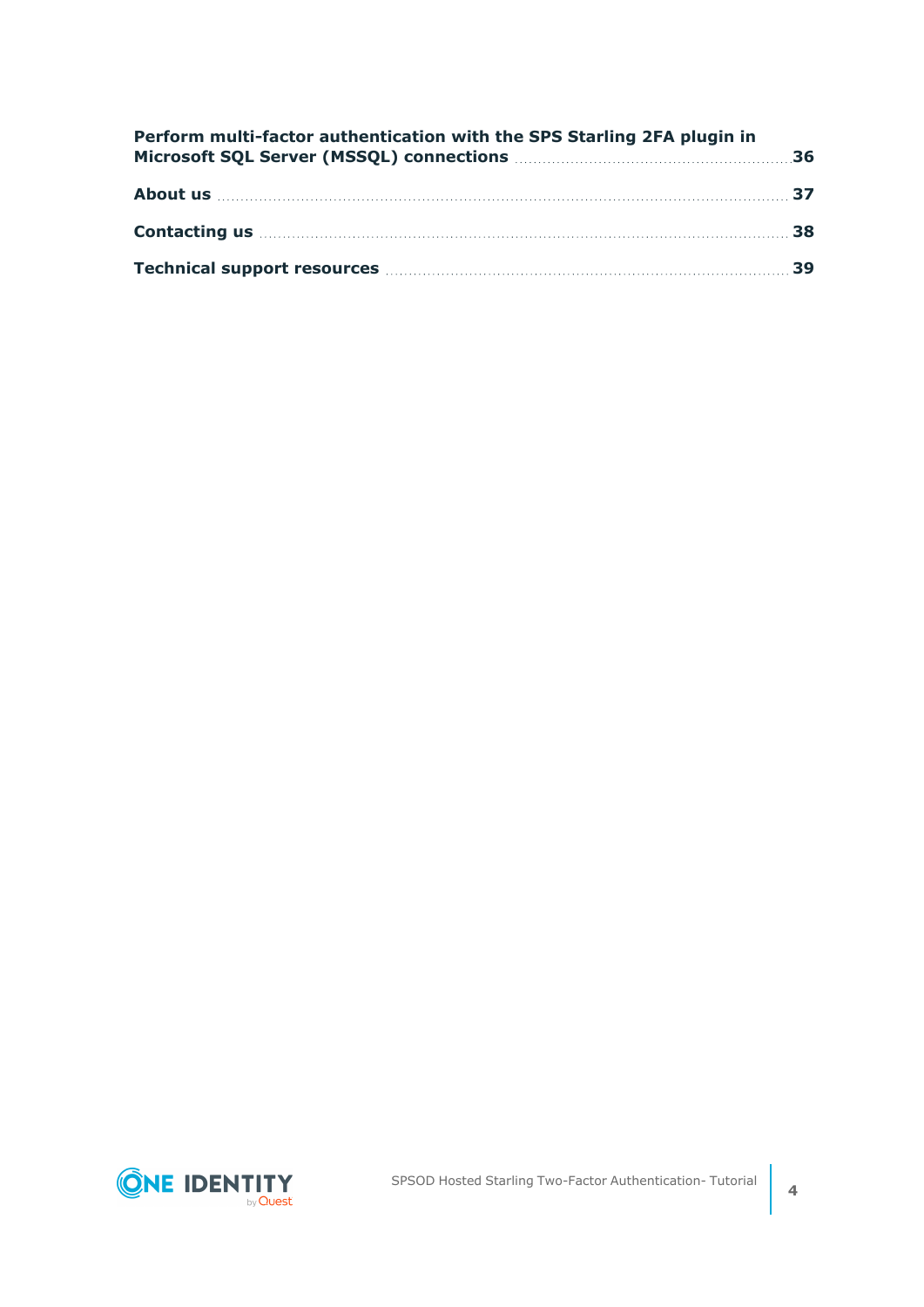# **Introduction**

<span id="page-4-0"></span>This document describes how you can use the services of One [Identity](https://www.oneidentity.com/) Starling 2FA to authenticate the sessions of your privileged users with One Identity Safeguard for Privileged Sessions (SPS).

#### **One Identity Safeguard for Privileged Sessions:**

One Identity Safeguard for Privileged Sessions (SPS) controls privileged access to remote IT systems, records activities in searchable, movie-like audit trails, and prevents malicious actions. SPS is a quickly deployable enterprise device, completely independent from clients and servers — integrating seamlessly into existing networks. It captures the activity data necessary for user profiling and enables full user session drill down for forensic investigations.

SPS acts as a central authentication gateway, enforcing strong authentication before users access sensitive IT assets. SPS can integrate with remote user directories to resolve the group memberships of users who access nonpublic information. Credentials for accessing information systems can be retrieved transparently from SPS's local Credential Store or a third-party password management system. This method protects the confidentiality of passwords as users can never access them. When used together with Starling 2FA (or another Multi-Factor Authentication (MFA) provider), SPS directs all connections to the authentication tool, and upon successful authentication, it permits the user to access the information system.

#### **Integrating Starling 2FA with SPS:**

SPS can interact with your Starling 2FA account and can automatically request strong Multi-Factor Authentication for your privileged users who are accessing the servers and services protected by SPS. When used together with Starling 2FA, SPS prompts the user for a second factor authentication, and upon successful authentication, it permits the user to access the information system.

The integration adds an additional security layer to the gateway authentication performed on SPS. If the Starling 2FA App is installed on the user's device (smartphone, notebook, smartwatch, and so on), the user can generate a One-Time Password (OTP) using the device. This will be used for the authentication to the One Identity platform. The one-time password is changed after 60 seconds.

#### **Meet compliance requirements**

ISO 27001, ISO 27018, SOC 2, and other regulations and industry standards include authentication-related requirements, (for example, Multi-Factor Authentication (MFA) for accessing production systems, and the logging of all administrative sessions). In addition to other requirements, using SPS and Starling 2FA helps you comply with the following requirements:

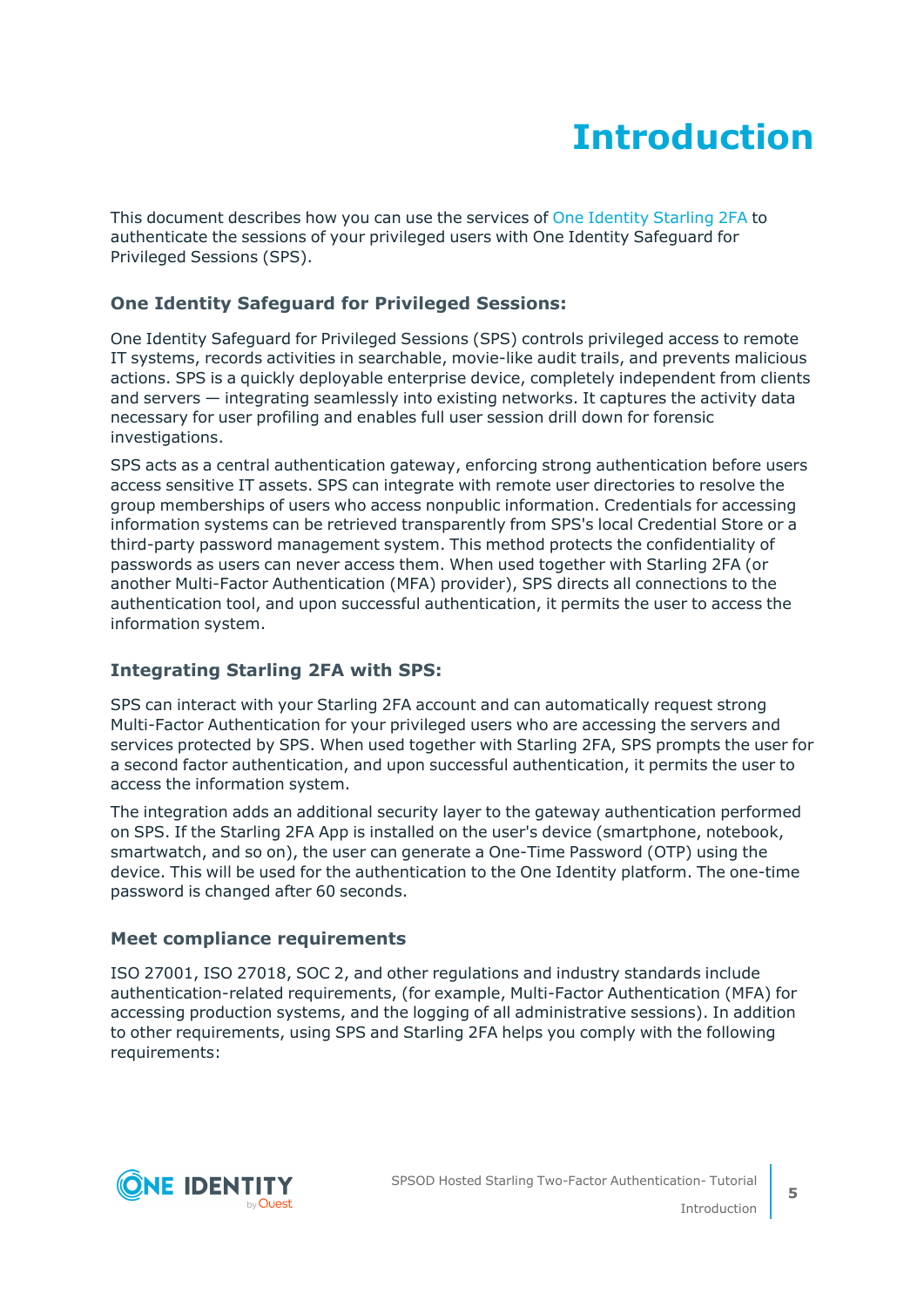- PCI DSS 8.3: Secure all individual non-console administrative access and all remote access to the cardholder data environment (CDE) using MFA.
- PART 500.12 Multi-Factor Authentication: Covered entities are required to apply MFA for:
	- Each individual accessing the covered entity's internal systems.
	- Authorized access to database servers that allow access to nonpublic information.
	- Third parties accessing nonpublic information.
- NIST 800-53 IA-2, Identification and Authentication, network access to privileged accounts: The information system implements MFA for network access to privileged accounts.

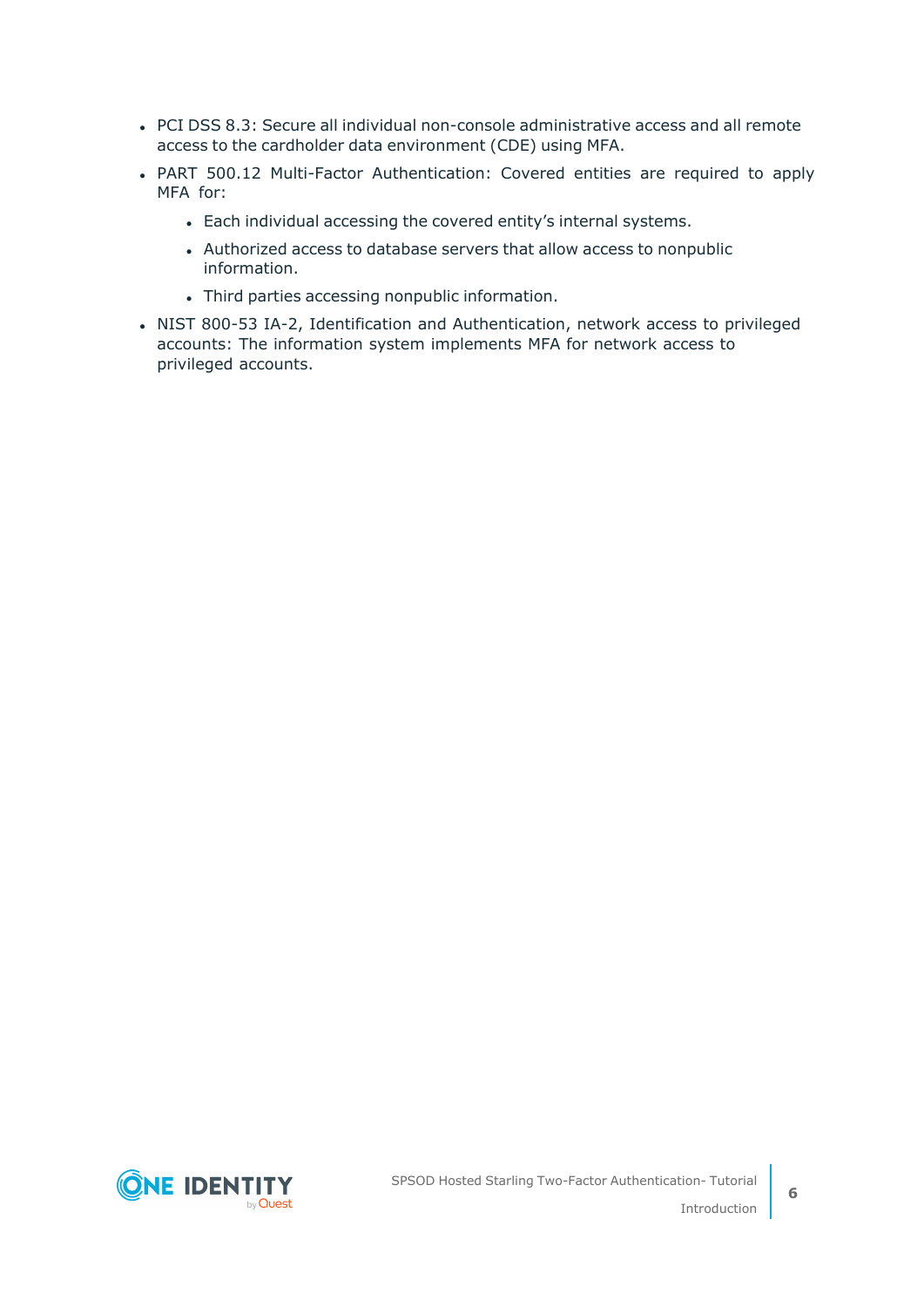# **Technical requirements**

<span id="page-6-0"></span>In order to successfully connect SPS with RADIUS server, you need the following components.

#### **In Starling 2FA:**

- A valid Starling 2FA subscription that permits multi-factor authentication.
- Your users must be enrolled in Starling 2FA and their access must be activated, or you must use auto-provisioning to enroll your users. To create a new user account, log on to Starling, navigate to the **Users** tab and click **Add**.
- The users must install the Starling 2FA Mobile app.
- NOTE: Version 2.2.0 and later of the One Identity Starling Two-Factor Authentication plugin works only if you have joined your SPS deployment to Starling.

If you want use version 2.2.0 and later of the One Identity Starling Two-Factor Authentication plugin, complete the "Starling integration" in the [Administration](https://support.oneidentity.com/technical-documents/safeguard-for-privileged-sessions/6.13.1/administration-guide/basic-settings/starling-integration/) [Guide](https://support.oneidentity.com/technical-documents/safeguard-for-privileged-sessions/6.13.1/administration-guide/basic-settings/starling-integration/) procedure before upgrading the plugin.

#### **In SPS:**

- A copy of the SPS Starling 2FA Multi-Factor Authentication plugin. This plugin is an Authentication and Authorization (AA) plugin customized to work with the Starling 2FA multi-factor authentication service.
- SPS must be able to access the Internet (at least the API services). Since Starling 2FA is a cloud-based service provider, SPS must be able to access its web services to authorize the user.
- Depending on the method you use to authenticate your users, your users might need Internet access on their cellphones.
- TLS version 1.3 is not supported when using the inWebo, Okta or One Identity Starling 2FA plugins. To ensure that TLS 1.2 is used by SPS during negotiation, specify the minimum and maximum TLS version as follows:
	- For the minimum TLS version, select TLS version 1.2.
	- For the maximum TLS version, select TLS version 1.3.

For more information, see "Verifying [certificates](https://support.oneidentity.com/technical-documents/safeguard-for-privileged-sessions/6.13.1/administration-guide/general-connection-settings/verifying-certificates-with-certificate-authorities-using-trust-stores/) with Certificate Authorities using trust stores" in the [Administration](https://support.oneidentity.com/technical-documents/safeguard-for-privileged-sessions/6.13.1/administration-guide/general-connection-settings/verifying-certificates-with-certificate-authorities-using-trust-stores/) Guide.

- SPS supports AA plugins in the MSSQL, RDP, SSH, and Telnet protocols.
- **In RDP, using an AA plugin together with Network Level Authentication in a** Connection Policy has the same limitations as using Network Level Authentication without domain membership.

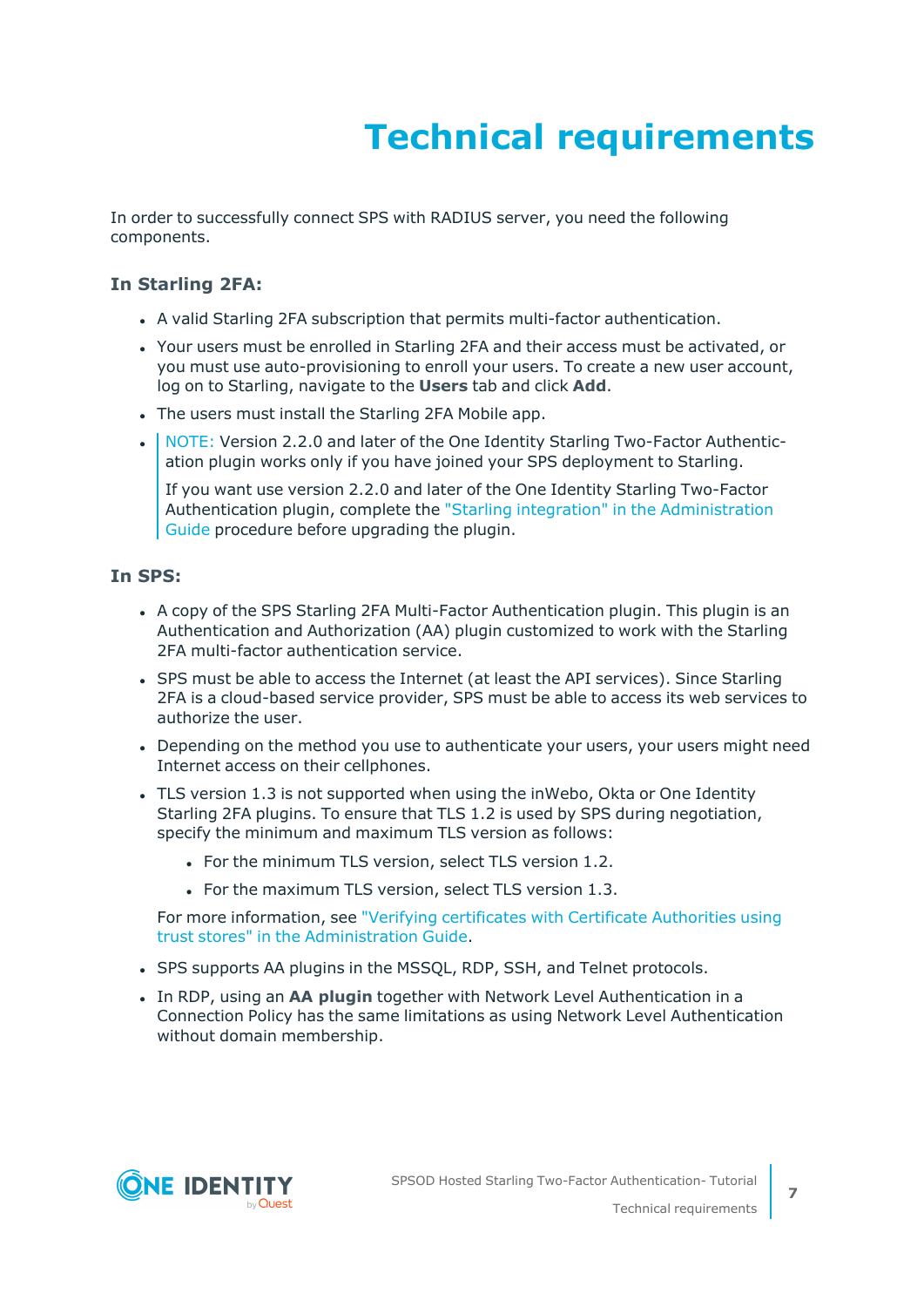**In RDP, using an AA plugin requires TLS-encrypted RDP connections. For details,** see "Enabling [TLS-encryption](https://support.oneidentity.com/technical-documents/safeguard-for-privileged-sessions/6.13.1/administration-guide/rdp-specific-settings/enabling-tls-encryption-for-rdp-connections/) for RDP connections" in the Administration Guide.

#### **Availability and support of the plugin**

The SPS Starling 2FA Multi-Factor Authentication plugin is available for download as-is, free of charge to every SPS customer from the Starling Two-Factor [Authentication](https://github.com/OneIdentity/safeguard-sessions-plugin-starling-2fa/releases) plugin for [SPS](https://github.com/OneIdentity/safeguard-sessions-plugin-starling-2fa/releases) page. In case you need any customizations or additional features, [contact](https://support.oneidentity.com/one-identity-safeguard-for-privileged-sessions) our [Support](https://support.oneidentity.com/one-identity-safeguard-for-privileged-sessions) Team.

#### **A** CAUTION:

**Using custom plugins in SPS is recommended only if you are familiar with both Python and SPS. Product support applies only to SPS: that is, until the entry point of the Python code and passing the specified arguments to the Python code. One Identity is not responsible for the quality, resource requirements, or any bugs in the Python code, nor any crashes, service outages, or any other damage caused by the improper use of this feature, unless explicitly stated in a contract with One Identity. If you want to create a custom plugin, contact our [Support](https://support.oneidentity.com/one-identity-safeguard-for-privileged-sessions) Team for details and instructions.**

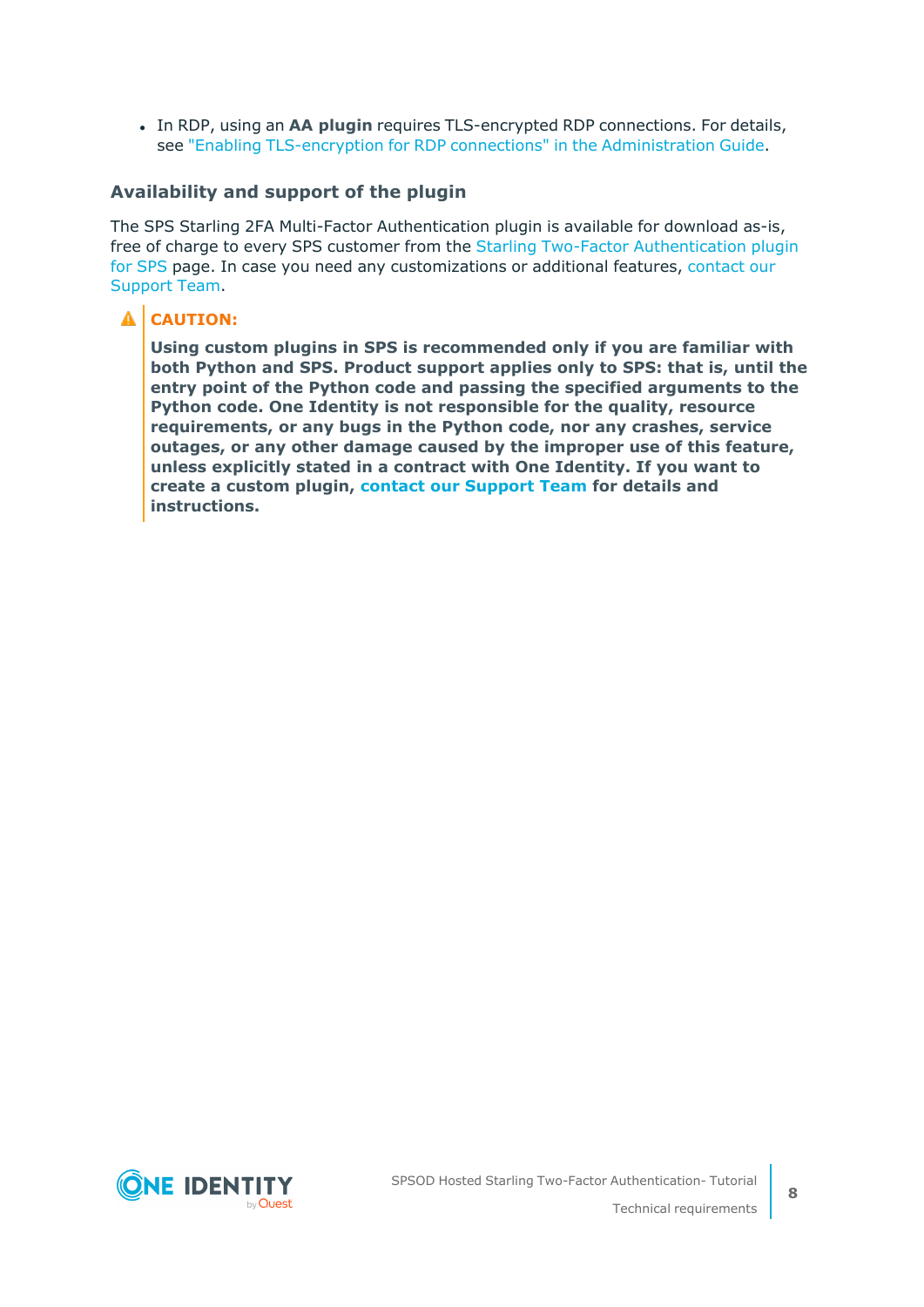# <span id="page-8-0"></span>**Detailed overview of SPS interworking with Starling 2FA**

The following figure illustrates how SPS and Starling 2FA interwork with each other.



#### **Figure 1: SPS interworking with Starling 2FA**

If SPS is integrated with Starling 2FA, the interaction of the two products consists of the following steps:

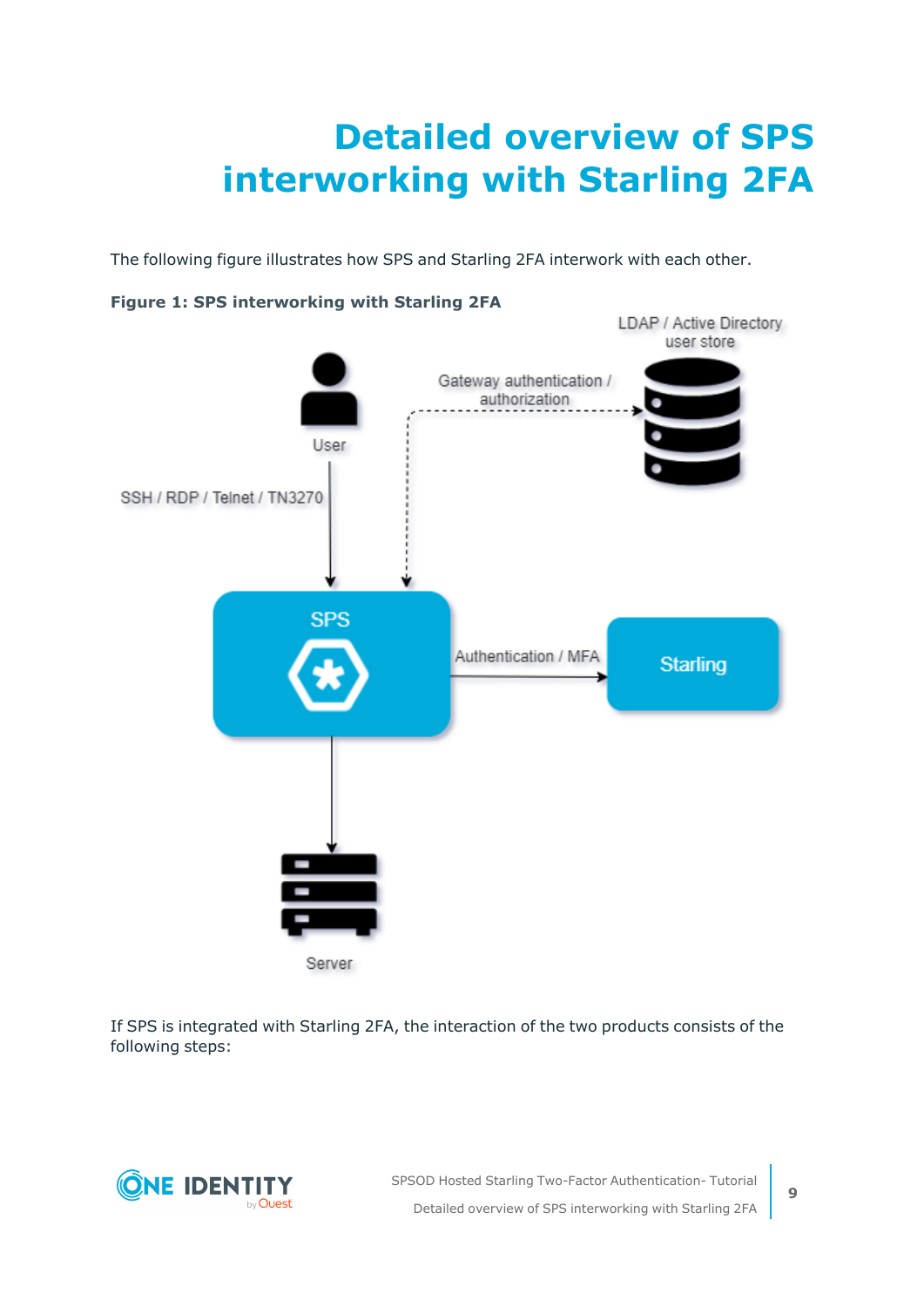- 1. Connect to a protected server.
- 2. SPS performs gateway authentication.

SPS receives the connection request and authenticates you. SPS can authenticate you to a number of external user directories (for example: LDAP, Microsoft Active Directory, or RADIUS). This is the first factor of authentication.

3. SPS checks if you are exempt from multi-factor authentication.

You can configure SPS using whitelists and blacklists to selectively require multifactor authentication (for example, to create break-glass access for specific users).

- If multi-factor authentication is not required, you can access the protected server, while SPS records your activities. The procedure ends here.
- If multi-factor authentication is required, SPS continues the procedure with the next step.

For details on creating exemption lists, see [\[WHITELIST\]](#page-21-0) on page 22.

4. Configure the Starling 2FA plugin to map the gateway usernames to the Starling 2FA external identity.

The gateway usernames are different from the external Starling 2FA identities. You must configure the SPS Starling 2FA plugin to map the gateway usernames to the external Starling 2FA identities.

The external identity is the Starling ID. To obtain the Starling ID:

- a. Download the Starling 2FA mobile application from the platform-specific (Apple or Android) application store.
- b. Configure the mobile application.
- c. Once the mobile application is integrated with Starling, open the **Settings** of the mobile application.
- d. From the **MY ACCOUNT** tab, copy the Starling 2FA ID.

To map the gateway username to the external identity, query an LDAP or Microsoft Active Directory server, or if applicable, append a domain name to the gateway username.

For details, see [\[USERMAPPING\]](#page-25-0) on page 26.

5. SPS performs outband authentication on Starling 2FA.

If gateway authentication is successful, SPS connects the Starling 2FA server to check which authentication factors are available for you. After that, SPS requests the second authentication factor from you.

- For OTP-like authentication factors, SPS requests the OTP from you, and sends it to the Starling 2FA server for verification.
- For the Starling 2FA push notification factor, SPS asks the Starling 2FA server to check if you successfully authenticated on the Starling 2FA server.
- 6. If multi-factor authentication is successful, you can connect to the protected server, while SPS records your activities.

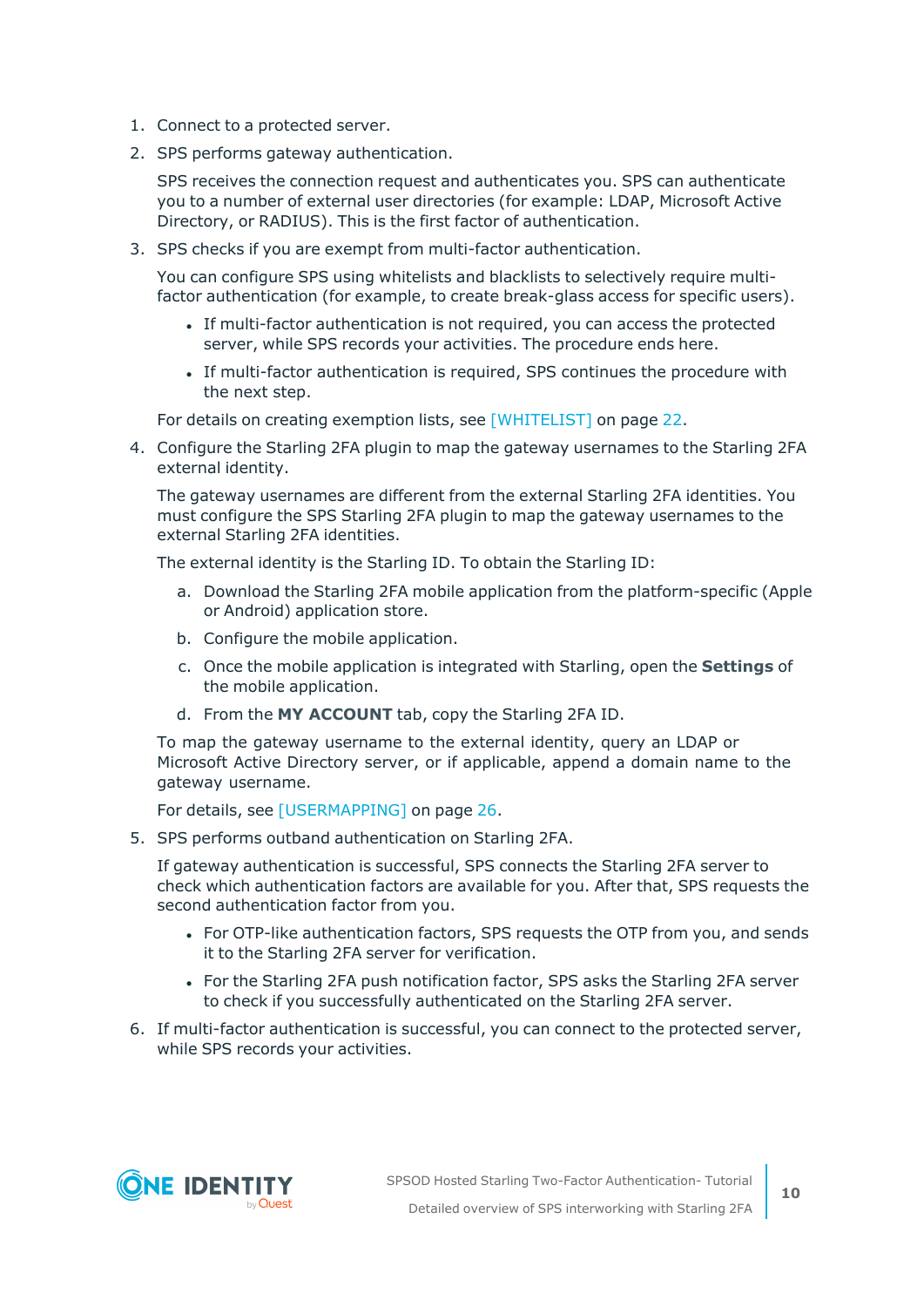Optionally, SPS can retrieve credentials from a local or external Credential Store or password vault, and perform authentication on the server with credentials that are not known to you.

7. If you open a new session within a short period, you can do so without having to perform multi-factor authentication again. After this configurable grace period expires, you must perform multi-factor authentication to open the next session.

For details, see [\[authentication\\_cache\]](#page-20-0) on page 21.

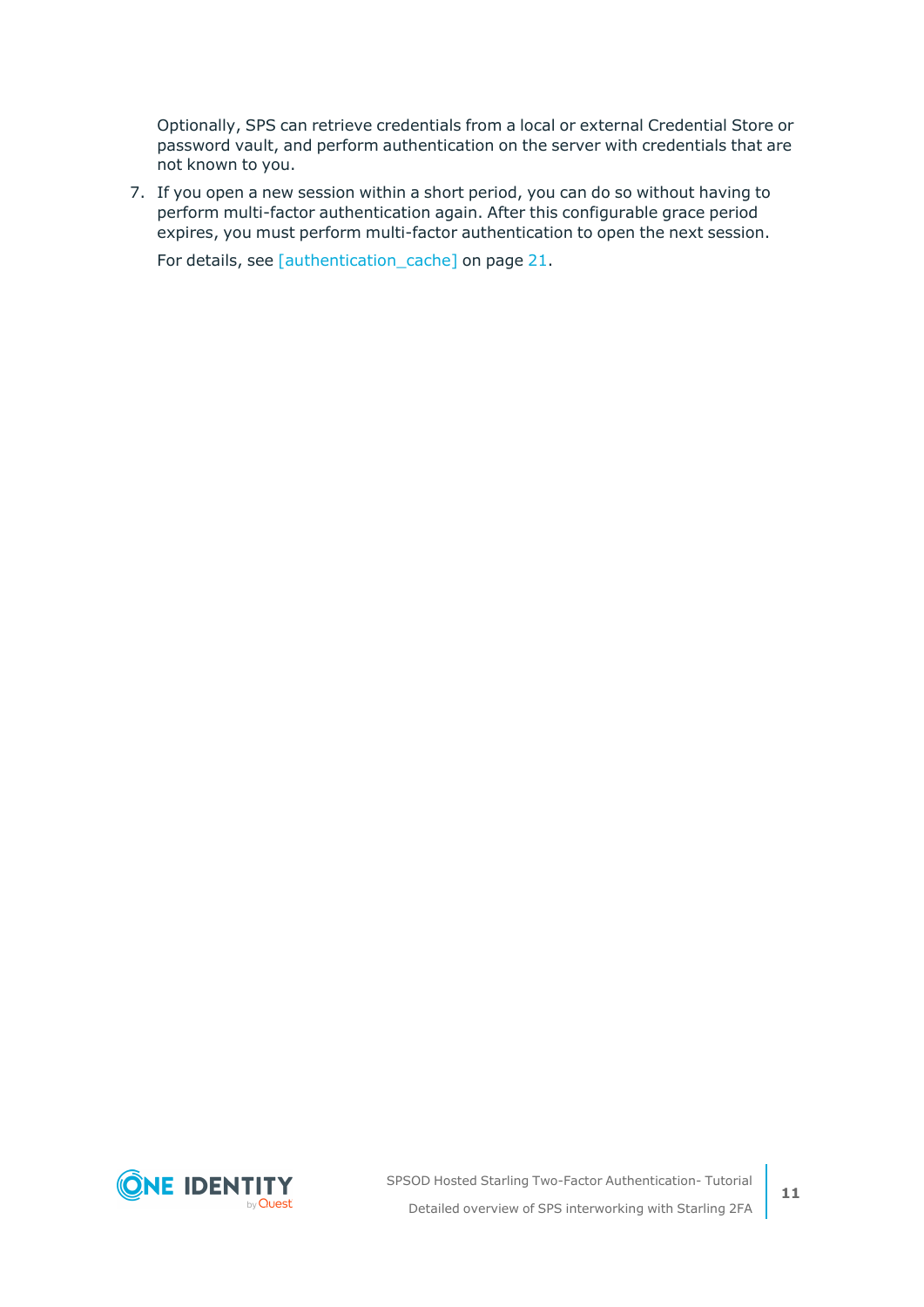### **Notable features**

<span id="page-11-0"></span>This section contains the notable features of this plugin.

• This plugin supports auto-provisioning of Starling 2FA IDs. This means that if the email address and phone number of the user is stored in LDAP or Active Directory, the plugin can automatically enable Starling 2FA for that user. When using autoprovisioning, mapping the gateway usernames to the external Starling 2FA identity is not required.

For details on configuring auto-provisioning, see [\[starling\\_auto\\_provision\]](#page-17-0) on [page](#page-17-0) 18.

- To map the gateway usernames to the external Starling 2FA identities if the gateway usernames are different from the Starling 2FA usernames, configure the [\[USERMAPPING\]](#page-25-0) on page 26 section of the plugin.
- The [\[WHITELIST\]](#page-21-0) on page 22 section allows configuring authentication whitelists and blacklists for example to create break-glass access for specific users to allow them to bypass Starling 2FA authentication.
- The [\[authentication\\_cache\]](#page-20-0) on page 21 section contains the settings that determine how soon after performing a Starling 2FA authentication must the user repeat the authentication when opening a new session.
- The [connection\_limit [by=client\\_ip\\_gateway\\_user\]](#page-19-0) on page 20 section contains the options related to limiting parallel sessions.

**3**

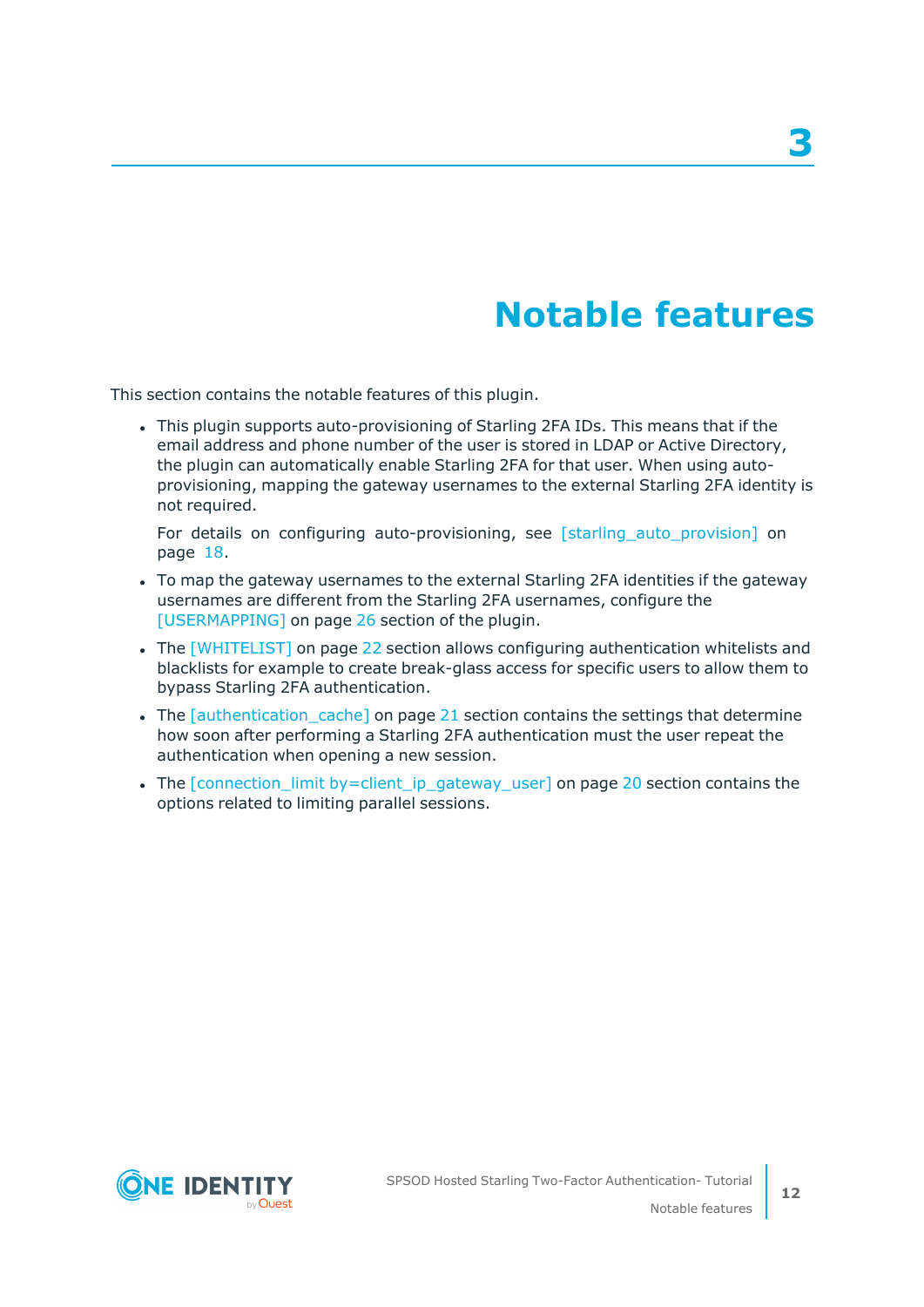# <span id="page-12-0"></span>**Configure your Starling 2FA account for SPS**

#### **Prerequisites:**

- Administrator access to your Starling 2FA account.
- Make sure that you have all the required components listed in [Technical](#page-6-0) [requirements](#page-6-0).

#### 1. **Enable Two-factor Authentication (2FA) for your organization.**

For details on configuring the required methods for two-factor authentication, see Customizing user [authentication](https://support.oneidentity.com/technical-documents/starling-two-factor-authentication/hosted/starling-two-factor-authentication-administration-guide/3#TOPIC-678621) in the Starling 2FA documentation.

#### 2. **Optional: If you do not use auto-provisioning, add users to your Starling 2FA account.**

The users you want to authenticate with SPS must have an activated account in Starling 2FA. For details on managing your user accounts, see [Managing](https://support.oneidentity.com/technical-documents/starling-two-factor-authentication/hosted/starling-two-factor-authentication-administration-guide/3#TOPIC-678619) user [accounts](https://support.oneidentity.com/technical-documents/starling-two-factor-authentication/hosted/starling-two-factor-authentication-administration-guide/3#TOPIC-678619) in the Starling 2FA documentation.



**4**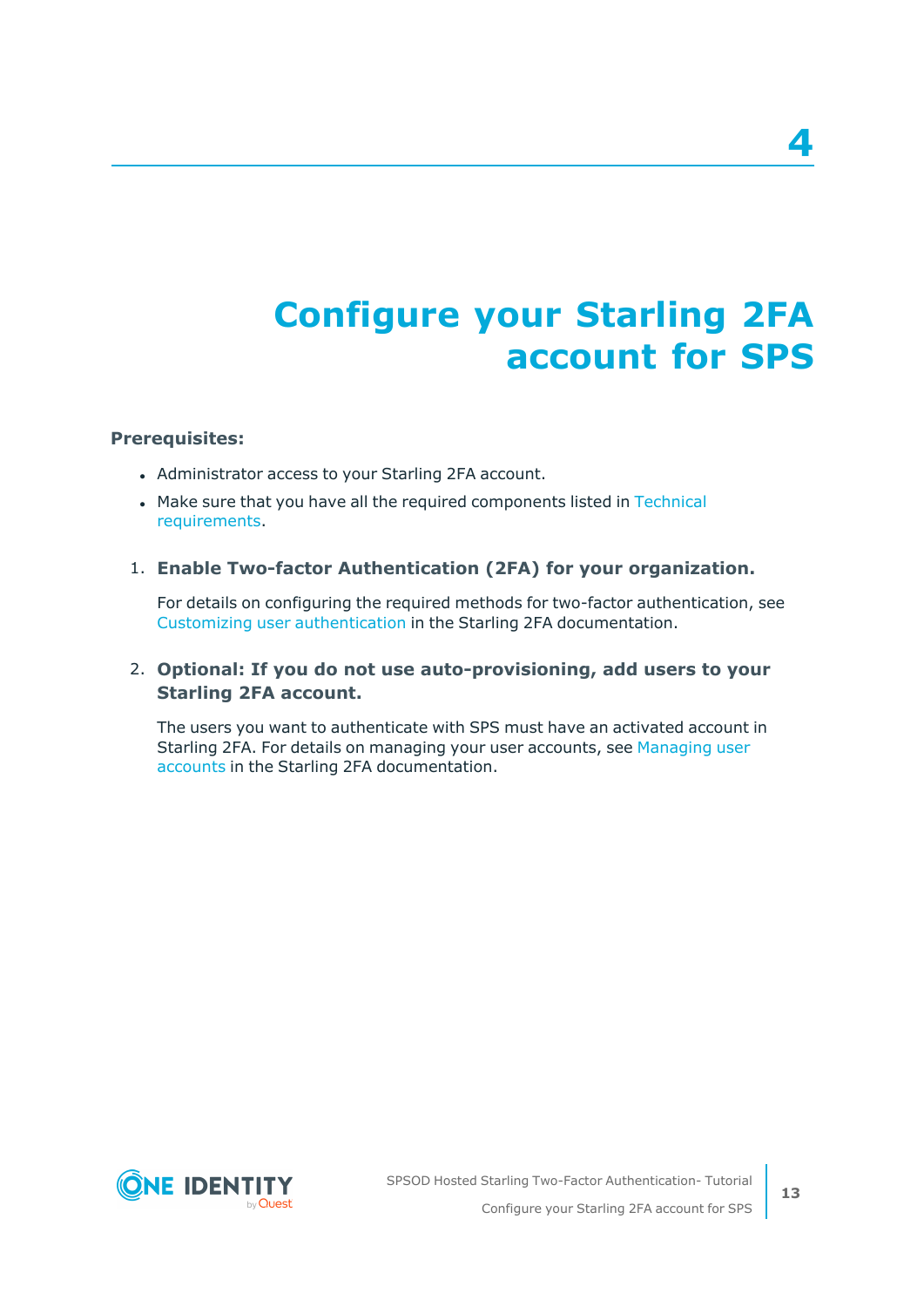# <span id="page-13-0"></span>**Configure SPS to use Starling Twofactor Authentication**

#### **Prerequisites:**

- Administrator access to SPS.
- Make sure that you have all the required components listed in [Technical](#page-6-0) [requirements](#page-6-0).

#### *To configure SPS to use Starling Two-factor Authentication*

#### 1. **Download the SPS Starling 2FA plugin**

SPS customers can [download](https://github.com/OneIdentity/safeguard-sessions-plugin-starling-2fa/releases) the official plugin from GitHub.

#### 2. **Upload the plugin to SPS**

Upload the plugin to SPS. For details, see "Using a custom [Authentication](https://support.oneidentity.com/technical-documents/safeguard-for-privileged-sessions/6.13.1/administration-guide/advanced-authentication-and-authorization-techniques/integrating-external-authentication-and-authorization-systems/using-a-custom-authentication-and-authorization-plugin-to-authenticate-on-the-target-hosts/) and Authorization plugin to authenticate on the target hosts" in the [Administration](https://support.oneidentity.com/technical-documents/safeguard-for-privileged-sessions/6.13.1/administration-guide/advanced-authentication-and-authorization-techniques/integrating-external-authentication-and-authorization-systems/using-a-custom-authentication-and-authorization-plugin-to-authenticate-on-the-target-hosts/) Guide.

#### 3. **Configure the plugin on SPS**

The plugin includes a default configuration file, which is an ini-style configuration file with sections and name=value pairs. You can edit it on the **Policies > AA Plugin Configurations** page of the SPS web interface.

- a. Configure the usermapping settings if needed. SPS must find out which Starling 2FA user belongs to the username of the authenticated connection. For that, it can query your LDAP/Microsoft Active Directory server. For details, see [\[USERMAPPING\].](#page-25-0)
- b. Configure other parameters of your plugin as needed for your environment. For details, see SPS Starling plugin [parameter](#page-15-0) reference.

#### 4. **Configure a Connection policy and test it**

Configure a Connection policy on SPS. In the **AA plugin** field of the Connection policy, select the SPS Starling plugin you configured in the previous step, then start a

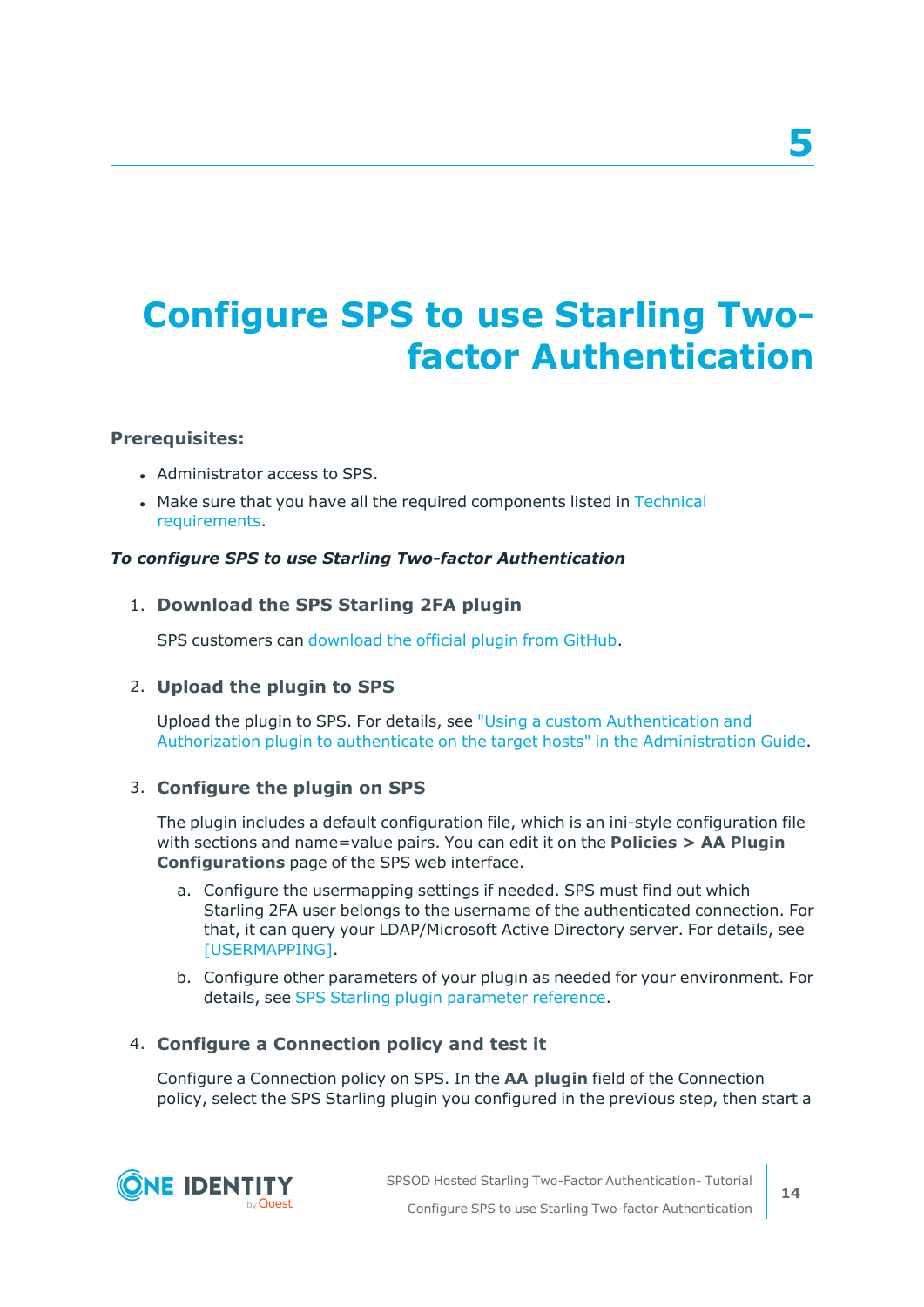session to test it. For details on how a user can perform multi-factor authentication, see Perform multi-factor [authentication](#page-33-0) with the SPS Starling 2FA plugin in terminal [connections](#page-33-0) and Perform multi-factor [authentication](#page-34-0) with the SPS Starling 2FA plugin in Remote Desktop (RDP) [connections](#page-34-0).

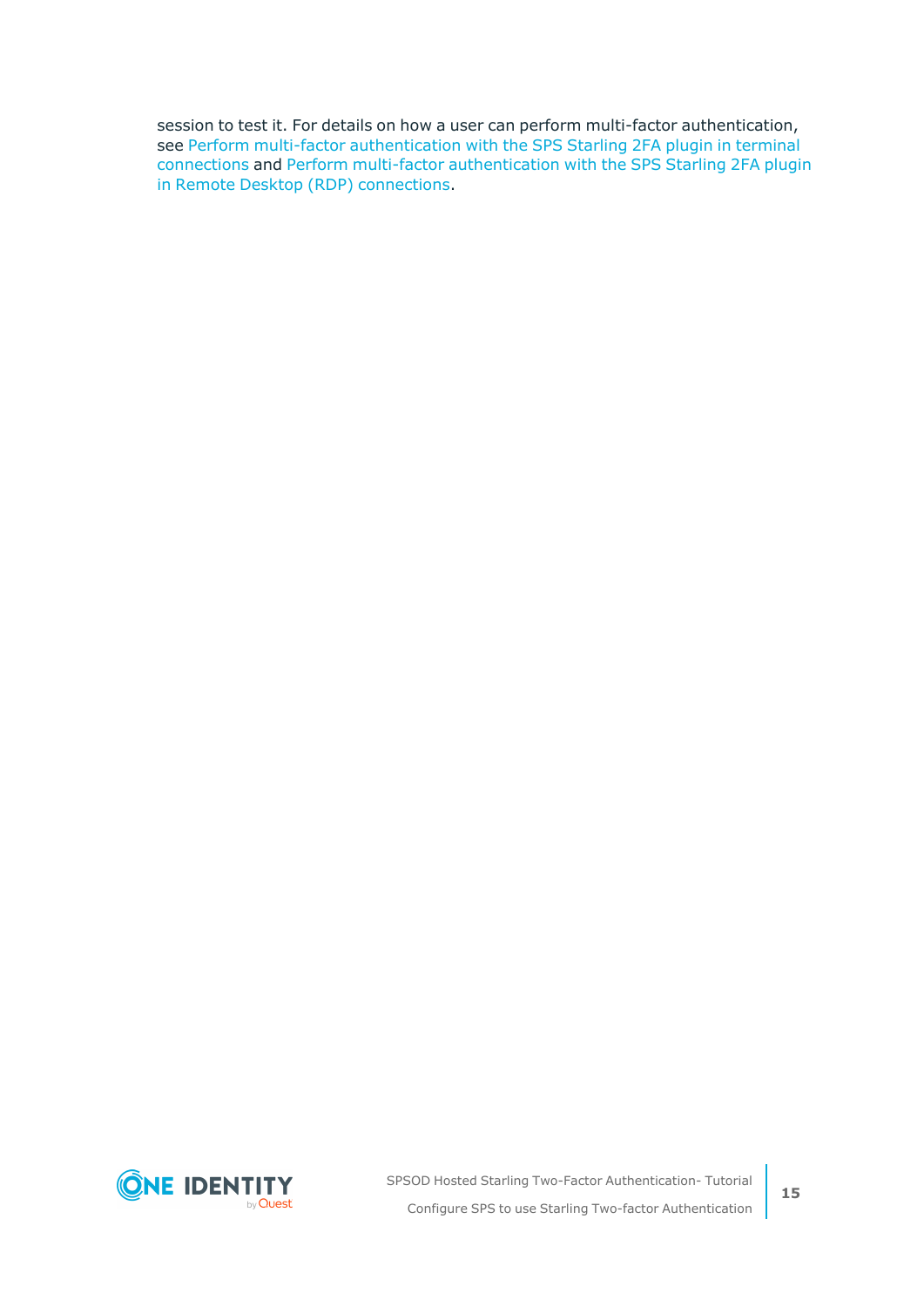### <span id="page-15-0"></span>**SPS Starling plugin parameter reference**

This section describes the available options of the SPS Starling plugin.

The plugin uses an ini-style configuration file with sections and name=value pairs. This format consists of sections, led by a [section] header and followed by name=value entries. Note that the leading whitespace is removed from values. The values can contain format strings, which refer to other values in the same section. For example, the following section would resolve the %(dir)s value to the value of the dir entry (/var in this case).

```
[section name]
dirname=%(dir)s/mydirectory
dir=/var
```
All reference expansions are done on demand. Lines beginning with # or ; are ignored and may be used to provide comments.

You can edit the configuration file from the SPS web interface. The following code snippet is a sample configuration file.

```
[starling]
timeout=60
rest_poll_interval=1
[starling_auto_provision]
email_attribute=<LDAP-attribute-of-user-email-address>
phone_attribute=<LDAP-attribute-of-user-phone-number>
[auth]
prompt=Press Enter for push notification or type one-time password:
disable_echo=no
[connection_limit by=client_ip_gateway_user]
limit=0
[authentication_cache]
```


hard\_timeout=90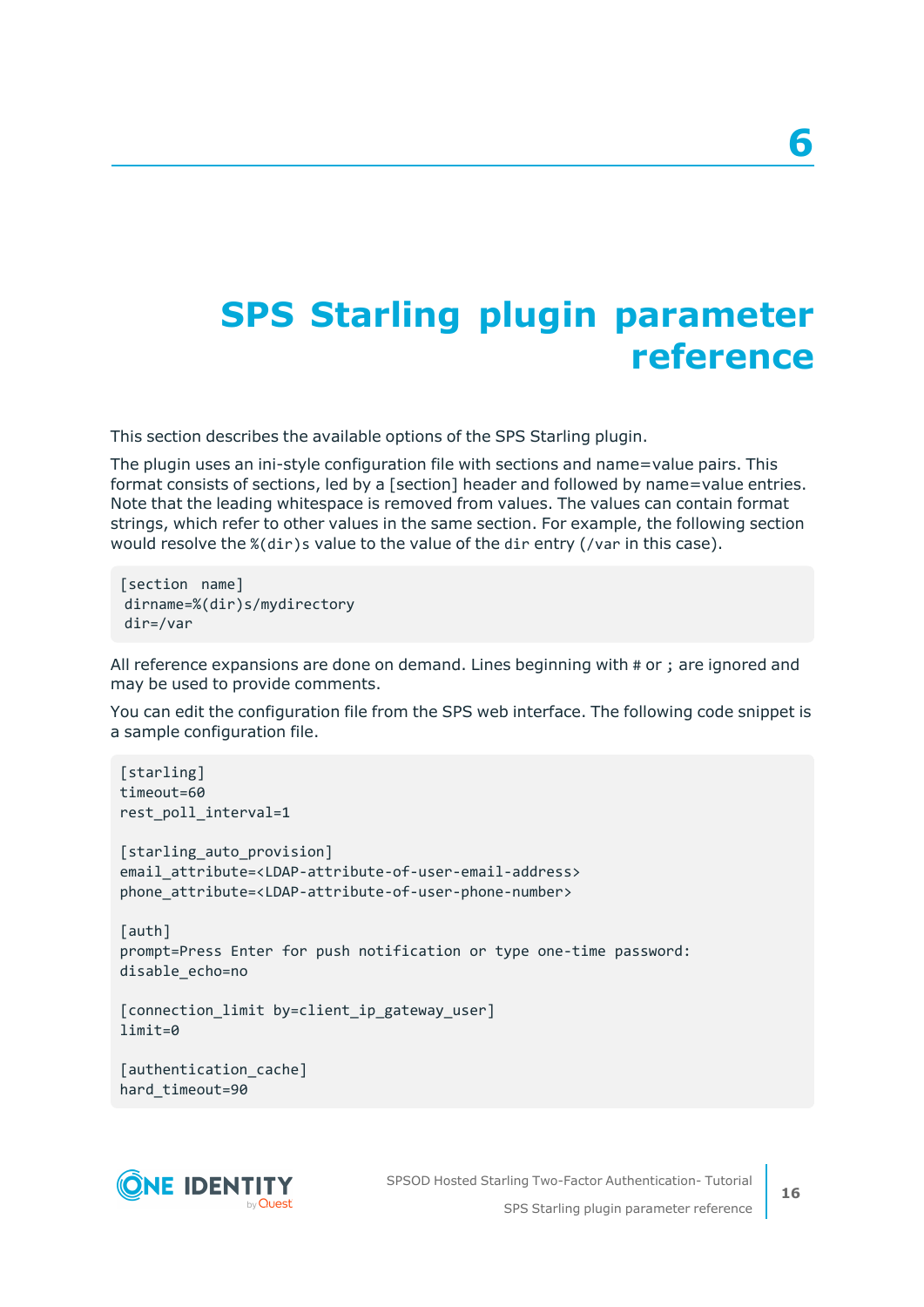```
soft_timeout=15
reuse_limit=0
######[WHITELIST]######
[whitelist source=user list]
name=<name-of-user-list-policy>
[whitelist source=ldap_server_group]
allow=no_user
except=<group-1>,<group-2>
######[USERMAPPING]######
[usermapping source=explicit]
<user-name-1>=<id-1>
<user-name-2>=<id-2>
[usermapping source=ldap server]
user_attribute=description
[username_transform]
append domain=<domain-without-@-character>
[ldap server]
name=<name-of-LDAP-server-policy>
[credential_store]
name=<name-of-credential-store-policy-that-hosts-sensitive-data>
[logging]
log_level=info
[https_proxy]
server=<proxy-server-name-or-ip>
port=3128
[question_1]
key=<name-of-name-value-pair>
prompt=<the-question-itself-in-text>
disable_echo=No
```

```
[question_2]...
```
# <span id="page-16-0"></span>**[starling]**

This section contains the options related to your Starling account.



SPSOD Hosted Starling Two-Factor Authentication- Tutorial SPS Starling plugin parameter reference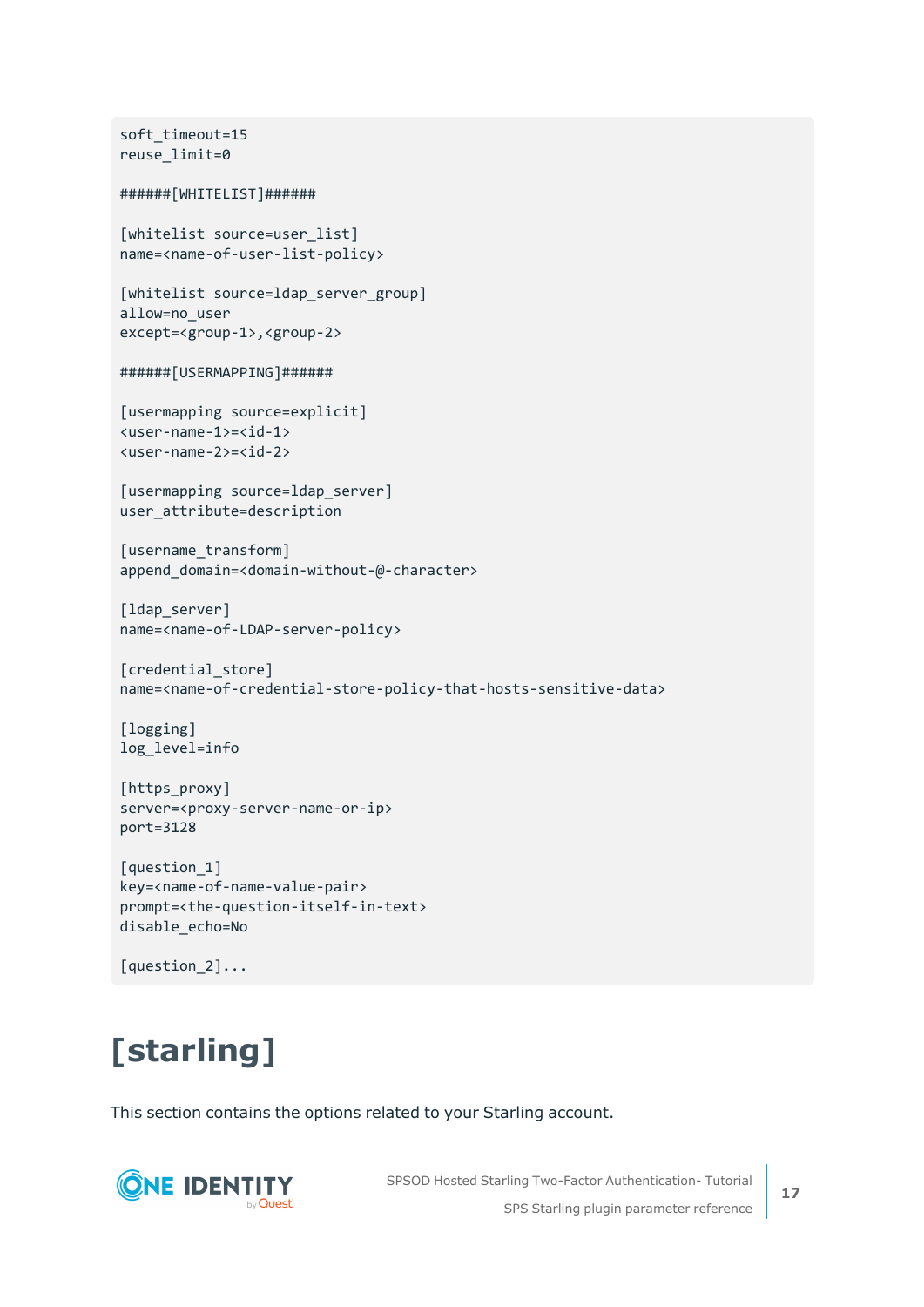If you are using a Starling 2FA plugin, (that is, you have uploaded it to **Basic Settings > Plugins** and then configured it at **Policies > AA Plugin Configurations**) and the SPS node is joined to One Identity Starling, you do not have to specify api\_key and api\_url in the Starling 2FA plugin configuration. This configuration method is more secure.

[starling] timeout=60 rest\_poll\_interval=1

#### **timeout**

| Type:     | integer [seconds] |
|-----------|-------------------|
| Required: | no                |
| Default:  | 60                |

*Description:* How long an HTTP request can take during communication with the Starling server.

#### **rest\_poll\_interval**

| Type:     | integer [seconds] |
|-----------|-------------------|
| Required: | no                |
| Default:  |                   |

*Description:* How often the plugin checks the Starling server to see if the push notification was successful.

### <span id="page-17-0"></span>**[starling\_auto\_provision]**

This section contains the options related to auto-provisioning your Starling 2FA account. To turn on auto-provisioning, you have to specify both attributes.

To be able to use auto-provisioning, you must configure the [\[ldap\\_server\]](#page-27-1) on page [28](#page-27-1) section.

NOTE: *Prerequisite for end-users*: Starling 2FA Android Application installed on the enduser's phone. If the Application is not yet installed, at the first authentication attempt, the end-user will receive instructions through text message about installing the Application. After finishing the installation, they can re-initiate the authentication process.

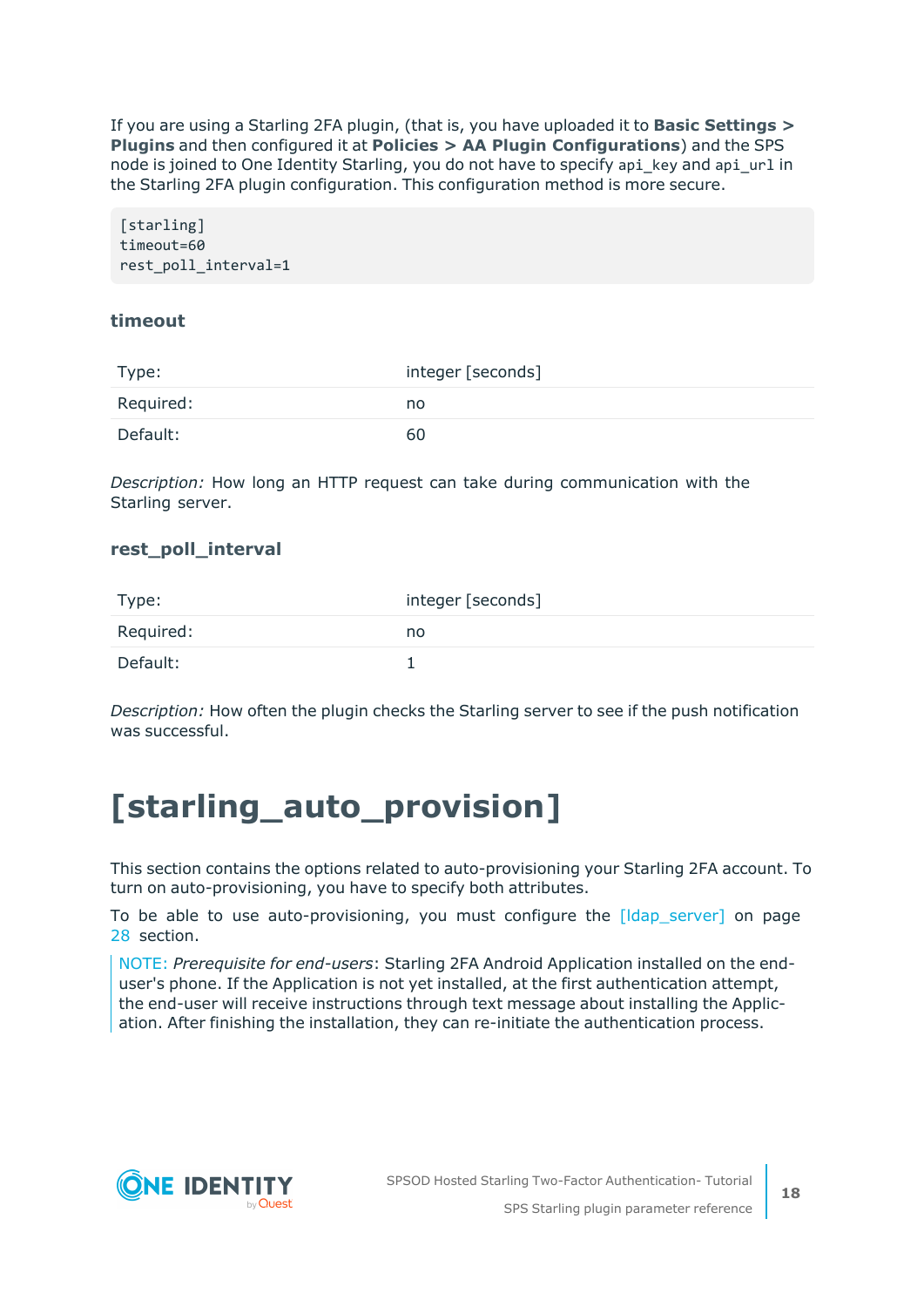#### **Declaration**

```
[starling auto provision]
email_attribute=<LDAP-attribute-of-user-email-address>
phone_attribute=<LDAP-attribute-of-user-phone-number>
```
#### **email\_attribute**

| Type:     | string |
|-----------|--------|
| Required: | no     |
| Default:  | N/A    |

*Description:* The LDAP attribute name of the user's email address.

#### **phone\_attribute**

| Type:     | string |
|-----------|--------|
| Required: | no     |
| Default:  | N/A    |

*Description:* The LDAP attribute name of the user's phone number. Make sure that the phone numbers in LDAP adhere to the following formatting rules:

- The phone number must start with the + character and the country code, for example, +11234567890.
- The phone number must not include any other characters, that is, must not include hyphen (-), space, or any other separator characters.

Otherwise, SPS cannot parse the phone number and therefore authentication will be unsuccessful (the log will contain an error indicating issues with invalid user).

# <span id="page-18-0"></span>**[auth]**

This section contains the options related to authentication.

#### **Declaration**

```
[auth]
prompt=Press Enter for push notification or type one-time password:
disable_echo=yes
```


SPSOD Hosted Starling Two-Factor Authentication- Tutorial SPS Starling plugin parameter reference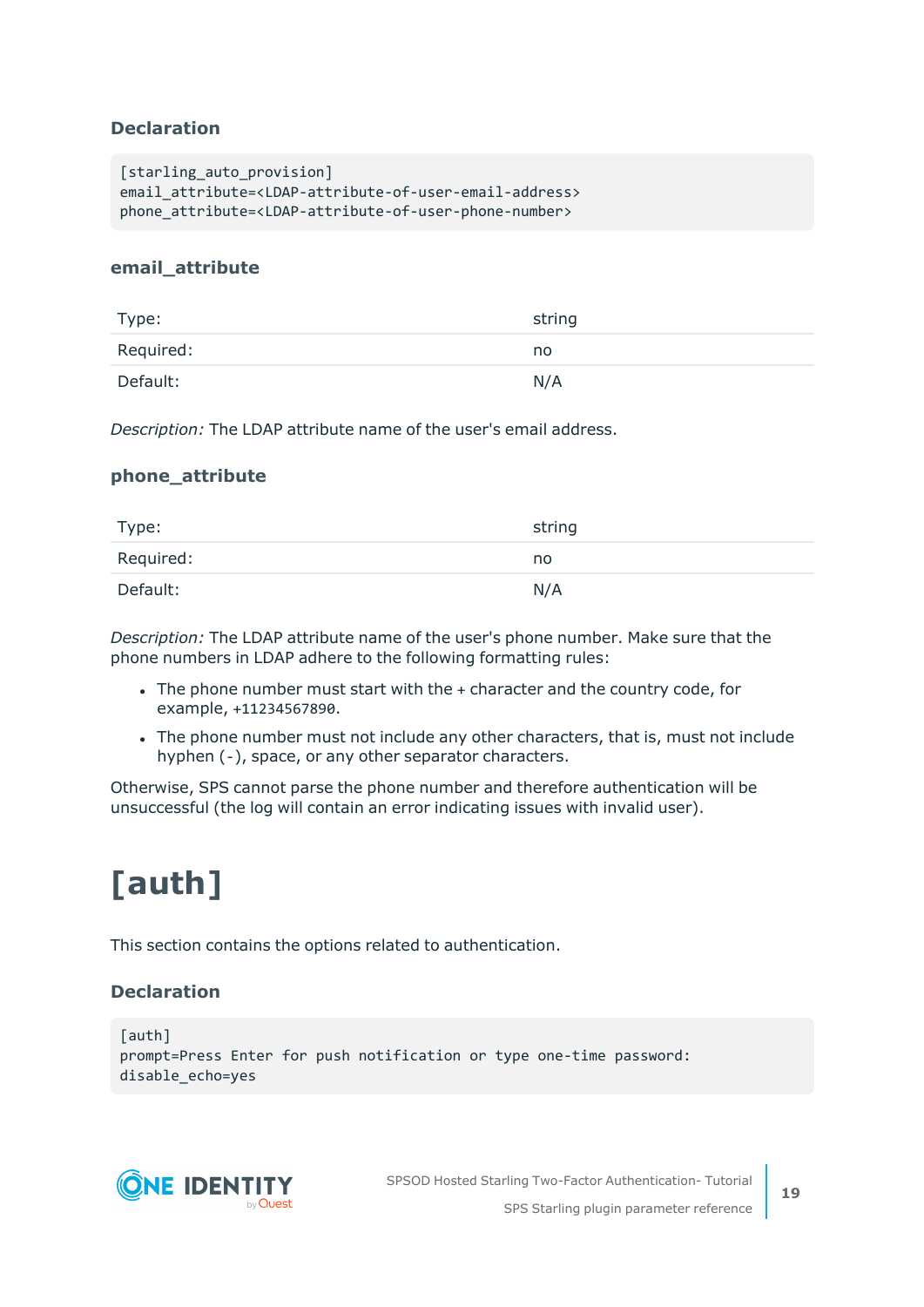#### **prompt**

| Type:     | string                                                       |
|-----------|--------------------------------------------------------------|
| Required: | no                                                           |
| Default:  | Press Enter for push notification or type one-time password: |

*Description:* SPS displays this text to the user in a terminal connection to request an OTP interactively. The text is displayed only if the user uses an OTP-like factor, and does not send the OTP in the connection request.

#### **disable\_echo**

| Type:     | boolean (yes no) |
|-----------|------------------|
| Required: | no               |
| Default:  | no               |

*Description:* For better security, you can hide the characters (OTP or password) that the user types after the prompt. To hide the characters (replace them with asterisks), set disable\_echo to yes.

### <span id="page-19-0"></span>**[connection\_limit by=client\_ip\_ gateway\_user]**

This section contains the options related to limiting parallel sessions.

#### **Declaration**

```
[connection_limit by=client_ip_gateway_user]
limit=0
```
#### **limit**

| Type:     | integer |
|-----------|---------|
| Required: | no      |
| Default:  |         |

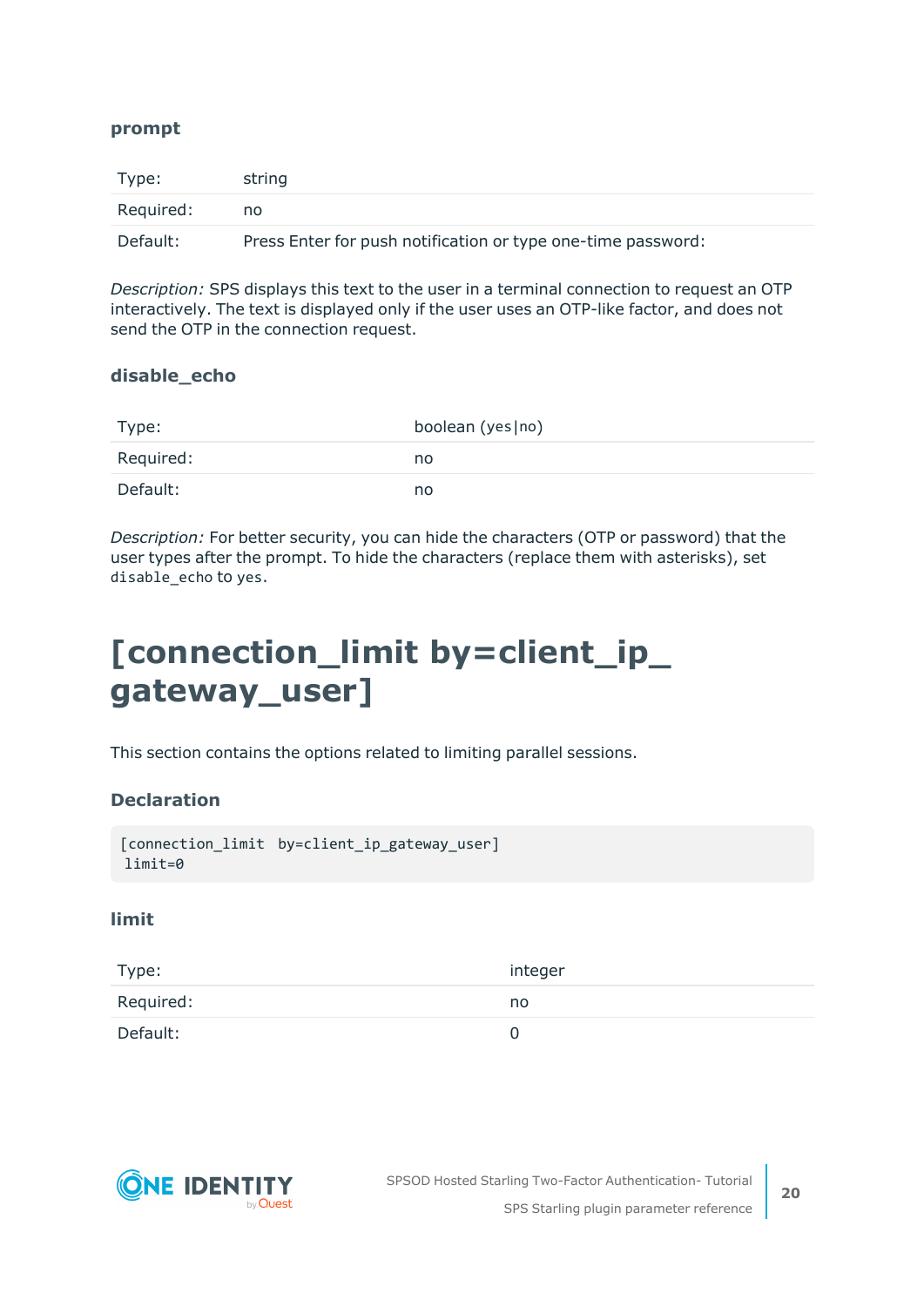*Description:* To limit the number of parallel sessions the gateway user can start from a given client IP address, configure limit. For an unlimited number of sessions, type 0.

### <span id="page-20-0"></span>**[authentication\_cache]**

This section contains the settings that determine how soon after performing a 2FA/MFA authentication the user must repeat the authentication when opening a new session.

After the first Starling 2FA authentication of the user, SPS will not request a new Starling 2FA authentication from the user as long as the new authentications happen within [soft\\_](#page-20-1) [timeout](#page-20-1) seconds from each other. After the hard timeout expires (measured from the first Starling 2FA login of the user), SPS will request a new Starling 2FA authentication.

In other words, after opening the first session and authenticating on Starling 2FA, the user can keep opening other sessions without having to authenticate again on Starling 2FA as long as the time between opening any two sessions is less than soft timeout, but must authenticate on Starling 2FA if [hard\\_timeout](#page-21-1) expires.



#### **Declaration**

[authentication\_cache] soft\_timeout=15 hard timeout=90 reuse\_limit=5

#### <span id="page-20-1"></span>**soft\_timeout**

| Type:      | integer [in seconds]     |
|------------|--------------------------|
| Required:  | yes, if you want caching |
| Default:   | N/A                      |
| Min value: | 0                        |
| Max value: | 2147483647               |

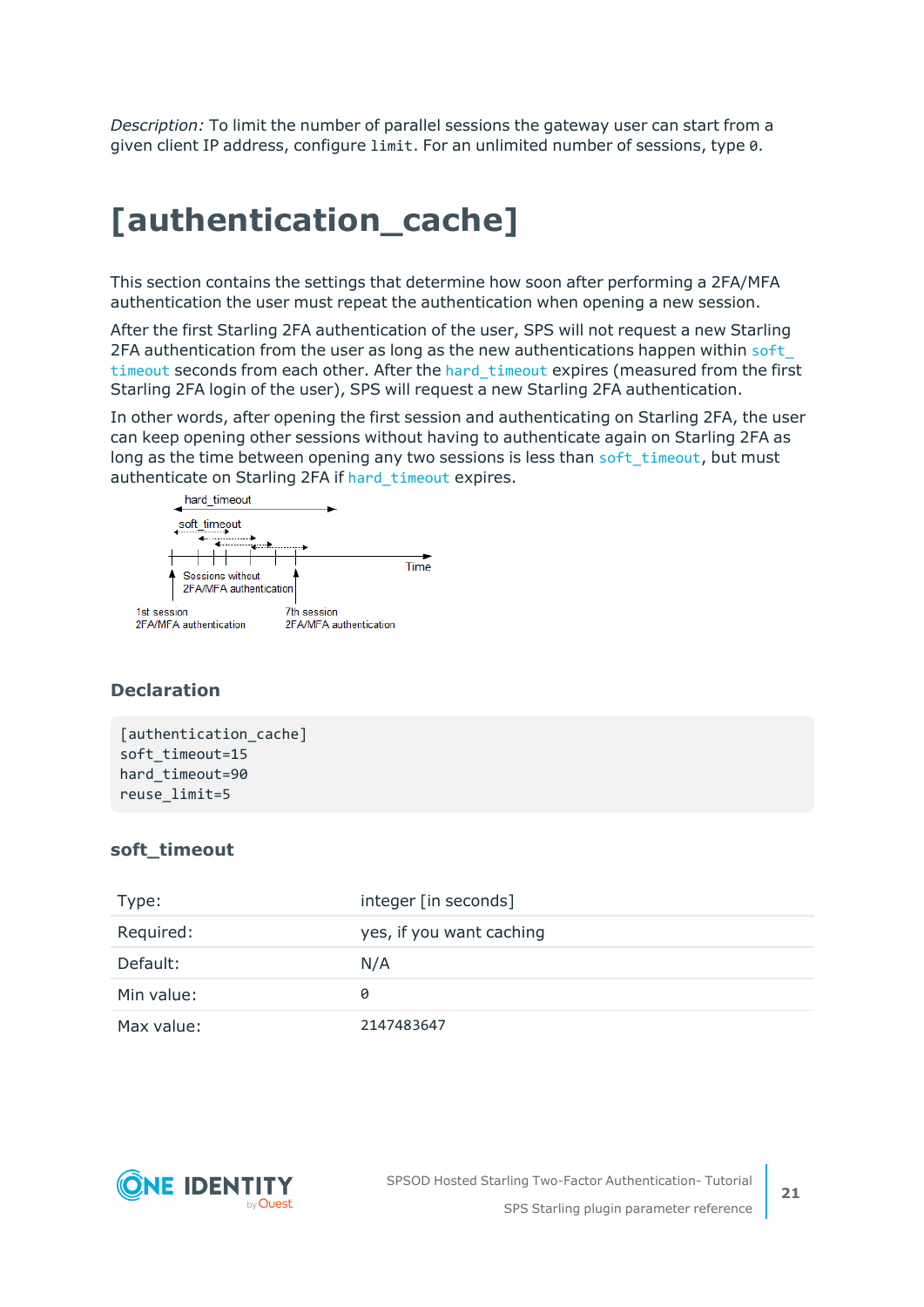*Description:* The time in seconds after which the SPS plugin requires a new Starling 2FA authentication for the next new session of the user, unless the user successfully authenticates another session within this period.

#### <span id="page-21-1"></span>**hard\_timeout**

| Type:      | integer [in seconds]     |
|------------|--------------------------|
| Required:  | yes, if you want caching |
| Default:   | N/A                      |
| Min value: | 0                        |
| Max value: | 2147483647               |

*Description:* The time in seconds after which the SPS plugin requires a new Starling 2FA authentication for the next new session of the user. The time is measured from the last Starling 2FA authentication of the user.

#### **reuse\_limit**

| Type:      | integer [number of] |
|------------|---------------------|
| Required:  | Optional            |
| Default:   | 0                   |
| Min value: | 0                   |
| Max value: | 2147483647          |

*Description:* The number of times that you can reuse the authentication cache before the SPS plugin requires from you a new authentication for the next session. The default is 0, which means that the authentication cache is not unlimited, but it is turned off.

In the example, if reuse limit is set to 5, and you successfully authenticated with multifactor authentication, the next 5 authentications are bypassed in the next 90 seconds (hard timeout), if there is no gap bigger than 15 seconds (soft timeout) between the authentications.

If any of the hard\_timeout, soft\_timeout, or reuse\_limit parameters, which operate independently from one another, exceed the configured limit, the SPS plugin requires you to authenticate for the new session.

### <span id="page-21-0"></span>**[WHITELIST]**

Having to perform multi-factor authentication to a remote server every time the user opens a session can be tedious and inconvenient for the users, and can impact their productivity.

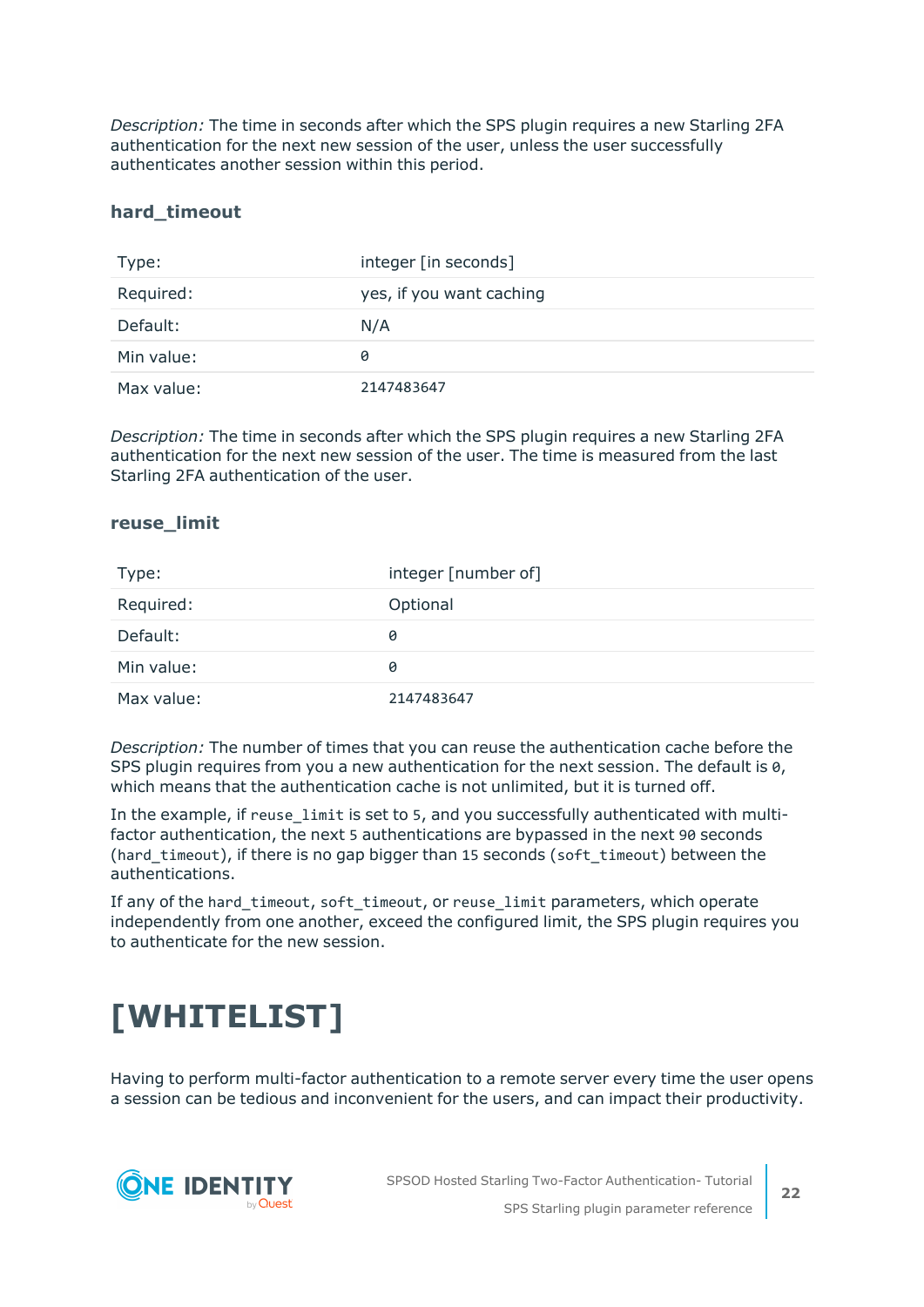SPS offers the following methods to solve this problem:

- In SPS, the Connection policy determines the type of authentication required to access a server. If you do not need multi-factor authentication for accessing specific servers, configure your Connection policies accordingly.
- If the user opens a new session within a short period, they can do so without having to perform multi-factor authentication. After this configurable grace period expires, the user must perform multi-factor authentication to open the next session. For details, see [authentication cache].
- The [whitelist [source=user\\_list\]](../../../../../Content/Guides/integrations/shared/plugin-section-whitelist-ul.htm) and [whitelist [source=ldap\\_server\\_group\]](../../../../../Content/Guides/integrations/shared/plugin-section-whitelist-lsg.htm) sections allow configuring authentication whitelists and blacklists based on a **User List** policy or an **LDAP Server** policy. These two sections are independent, therefore any of the two can be configured and, for example, can create break-glass access for specific users to allow them to bypass Starling 2FA authentication.

### <span id="page-22-0"></span>**[whitelist source=user\_list]**

The [whitelist source=user\_list] section allows whitelisting users based on a **User List** policy configured in SPS (**Policies > User Lists**). To enable this whitelist, configure one of the use cases below.

NOTE: The user names are compared to the **User List** in a case-sensitive manner.

#### **Declaration**

```
[whitelist source=user list]
name=<name-of-user-list-policy>
```
For details on creating user lists, see ["Creating](https://support.oneidentity.com/technical-documents/safeguard-for-privileged-sessions/6.13.1/administration-guide/general-connection-settings/creating-and-editing-user-lists/) and editing user lists" in the [Administration](https://support.oneidentity.com/technical-documents/safeguard-for-privileged-sessions/6.13.1/administration-guide/general-connection-settings/creating-and-editing-user-lists/) Guide.

#### <span id="page-22-1"></span>**name**

| Type:     | string |
|-----------|--------|
| Required: | no     |
| Default:  | N/A    |

*Description:* The name of a **User List** policy containing gateway users configured on SPS (**Policies > User Lists**). You can use this option to selectively require multi-factor authentication for your users (for example, to create break-glass access for specific users).

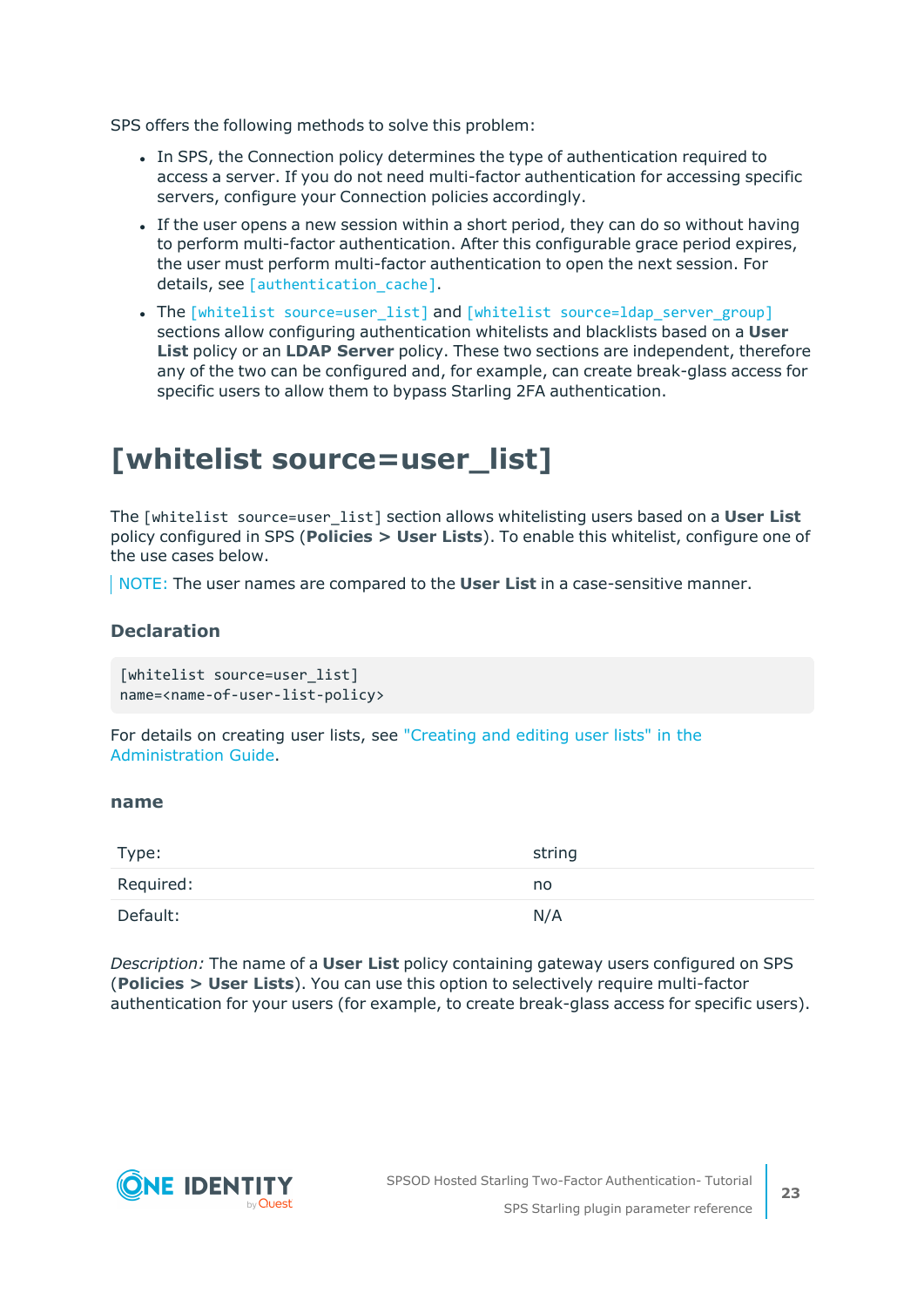#### **Use case #1: Allow no user except certain users**

To allow specific users to connect without providing Starling 2FA credentials, the **User List** policy should have the following settings:

- <sup>l</sup> Set **Allow** to **No user** and list the users in the **Except** list.
- <sup>l</sup> Then type the name of this **User List** policy as the value of the [name](#page-22-1) parameter.

#### **Use case #2: Allow all users except certain users**

To enforce Starling 2FA authentication for selected users, the **User List** policy should have the following settings:

- <sup>l</sup> Set **Allow** to **All users** and list the users in the **Except** list.
- <sup>l</sup> Then type the name of this **User List** policy as the value of the [name](#page-22-1) parameter.

### <span id="page-23-0"></span>**[whitelist source=ldap\_server\_group]**

The [whitelist source=ldap server group] section allows whitelisting users based on **LDAP Server** group membership. To enable this whitelist, configure one of the use cases below.

NOTE: The user names and groups are compared in LDAP in a case-insensitive manner.

#### **Declaration**

```
[whitelist source=ldap_server_group]
allow=<no_user-or-all_users>
except=<group-1>,<group-2>
```
#### <span id="page-23-1"></span>**allow**

| Type:     | string (all_users   no_users) |
|-----------|-------------------------------|
| Required: | no.                           |
| Default:  | N/A                           |

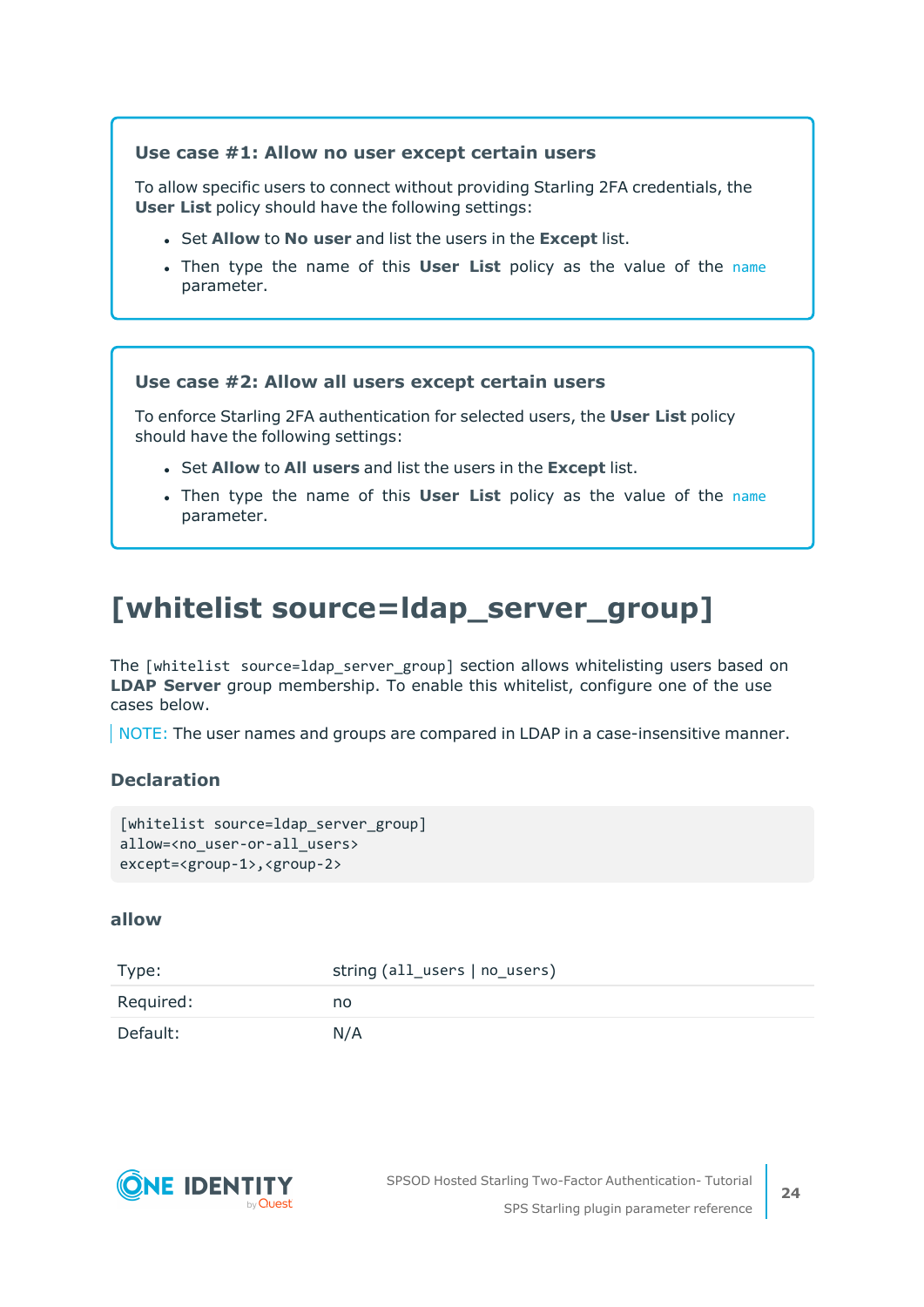*Description:* This parameter defines whether to allow all users or no user to connect without providing Starling 2FA credentials. Used together with the [except](#page-24-0) parameter, you can define specific LDAP/AD group(s) that are exempt from this rule.

#### <span id="page-24-0"></span>**except**

| Type:     | string |
|-----------|--------|
| Required: | no     |
| Default:  | N/A    |

*Description:* This parameter defines those specific LDAP/AD group(s) that are exempt from the rule defined by the [allow](#page-23-1) parameter.

#### **Use case #1: Allow no user except members of specific group(s)**

To allow members of specific LDAP/AD group(s) to connect without providing Starling 2FA credentials, type the names of these LDAP/AD groups as values of the except parameter and set the allow parameter to no user:

```
[whitelist source=ldap server group]
allow=<no_user>
except=<group-1>,<group-2>
```
You must configure the name of the LDAP Server policy in the [1dap\_server] section.

#### **Use case #2: Allow all users except members of specific group(s)**

To enforce Starling 2FA authentication only on members of specific LDAP/AD group (s), type the names of these LDAP/AD groups as values of the except parameter and set the allow parameter to all users:

```
[whitelist source=ldap_server_group]
allow=<all_users>
except=<group-1>,<group-2>
```
You must configure the name of the LDAP Server policy in the [1dap\_server] section.

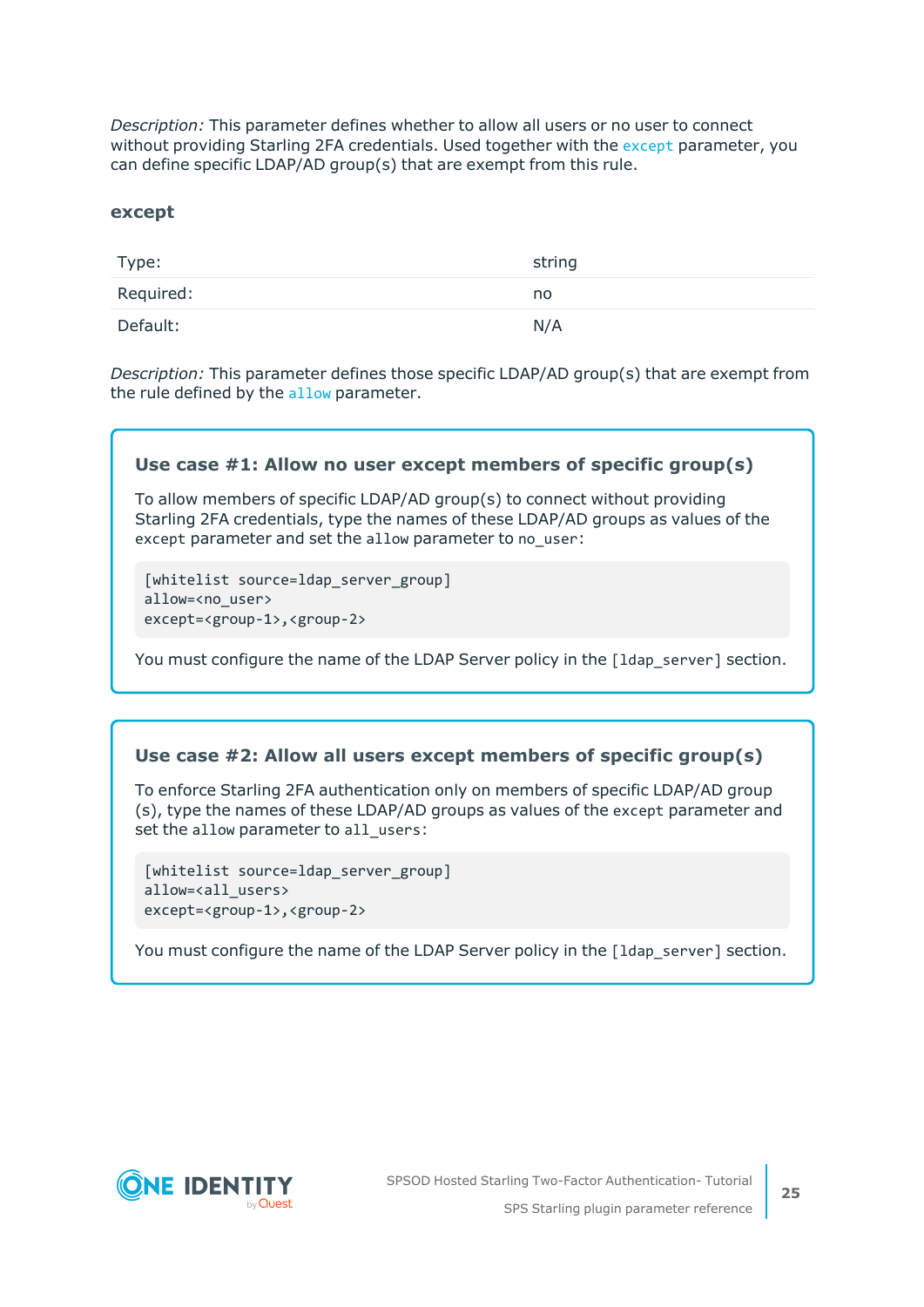# <span id="page-25-0"></span>**[USERMAPPING]**

By default, SPS assumes that the external Starling 2FA identity of the user is the same as the gateway username (that is, the username the user used to authenticate on SPS during the gateway authentication). If there was no gateway authentication, then the server username is used for authentication.

The gateway usernames are different from the external Starling 2FA identities. You must configure the SPS Starling 2FA plugin to map the gateway usernames to the external Starling 2FA identities.

The external identity is the Starling ID. To obtain the Starling ID:

- 1. Download the Starling 2FA mobile application from the platform-specific (Apple or Android) application store.
- 2. Configure the mobile application.
- 3. Once the mobile application is integrated with Starling, open the **Settings** of the mobile application.
- 4. From the **MY ACCOUNT** tab, copy the Starling 2FA ID.

You can use the following methods:

- Explicit mapping: [usermapping [source=explicit\]](../../../../../Content/Guides/integrations/shared/plugin-section-usermapping-expl.htm)
- LDAP server mapping: [\[usermapping](../../../../../Content/Guides/integrations/shared/plugin-section-usermapping-ldap.htm) source=ldap]

To look up the external Starling 2FA identity of the user from an LDAP/Active Directory database, configure the [usermapping source=ldap server] section of the SPS Starling 2FA plugin.

The Explicit method has priority over the LDAP server method.

If you have configured neither the append domain parameter nor any of the [USERMAPPING] sections, SPS assumes that the external Starling 2FA identity of the user is the same as the gateway username.

### <span id="page-25-1"></span>**[usermapping source=explicit]**

To map the gateway user name to an external Starling 2FA identity, configure the following name-value pairs.

#### **Declaration**

```
[usermapping source=explicit]
<example-user-1>=<ID-1>
<example-user-2>=<ID-2>
```
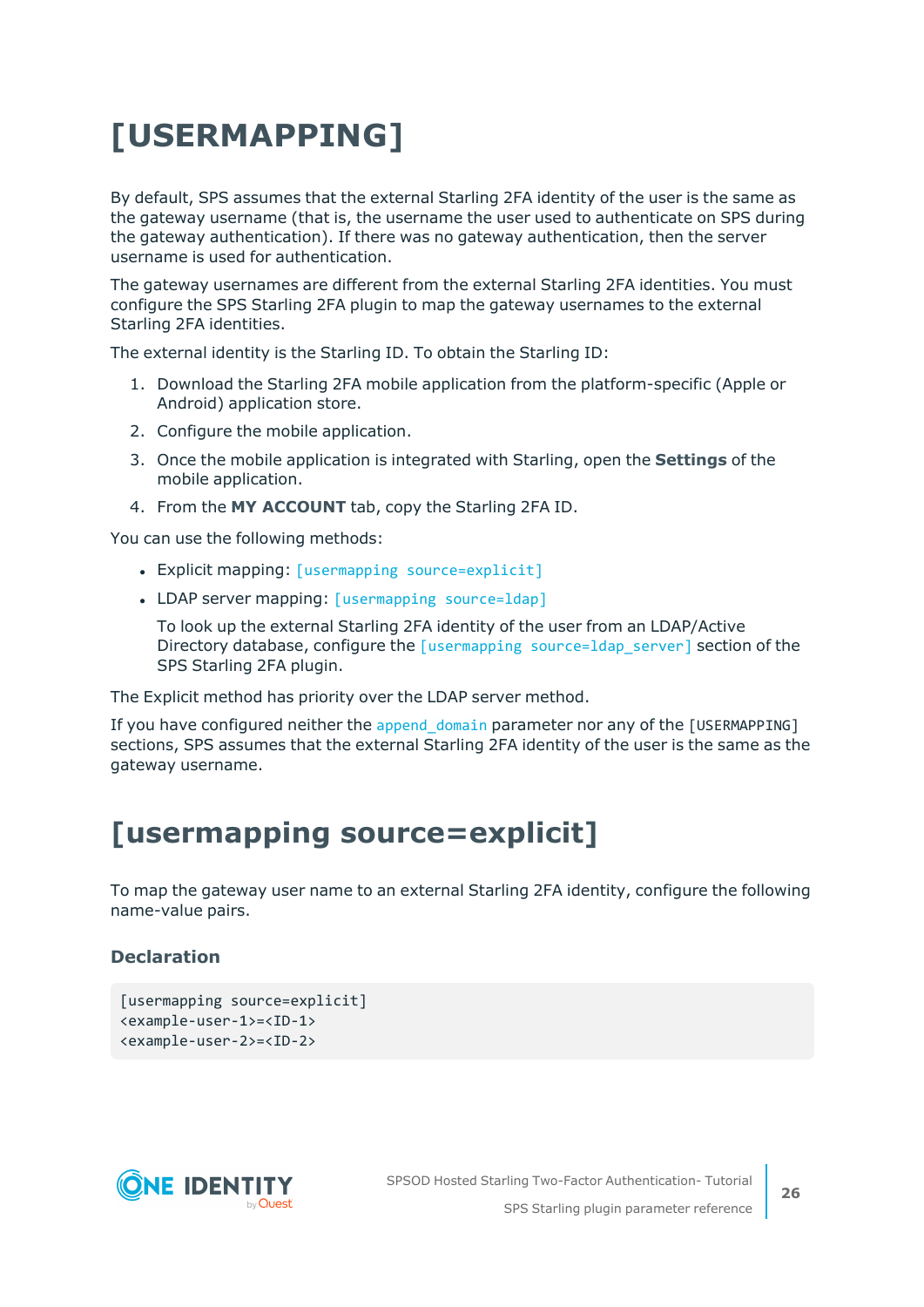#### **<exampleuser>**

| Type:     | string |
|-----------|--------|
| Required: | no.    |
| Default:  | N/A    |

*Description:* To map the gateway user name to an external Starling 2FA identity, configure the name-value pairs in the following way:

- Type the gateway user name instead of <example-user-1>.
- Type the external Starling 2FA ID instead of  $\langle$ ID-1>.

NOTE: Use this option only if there are not only a few users, or for testing purposes. If there are too many users, it can cause performance issues.

### <span id="page-26-0"></span>**[usermapping source=ldap\_server]**

To look up the external Starling 2FA identity of the user from an LDAP/Active Directory database, configure the [usermapping source=1dap server] section of the SPS Starling 2FA plugin.

#### **Declaration**

[usermapping source=ldap\_server] user\_attribute=description

You must configure the name of the LDAP Server policy in the  $\lceil 1 \text{day server} \rceil$  section.

If you configure both the append domain parameter in the  $\lceil$ username transform $\rceil$  section and the [usermapping source=1dap server] section of the SPS Starling 2FA plugin, SPS appends the  $\omega$  character and the value of the append domain parameter to the value retrieved from the LDAP database.

#### **user\_attribute**

| Type:     | string |
|-----------|--------|
| Required: | no     |
| Default:  | N/A    |

*Description:* The user attribute must be an LDAP/AD user attribute (with a nonempty UTF8 attribute string) that contains the external identity. For example, description, cn, mail. For a complete list see the User [class](https://docs.microsoft.com/en-gb/windows/desktop/ADSchema/c-user) section of the Active Directory Schema document.

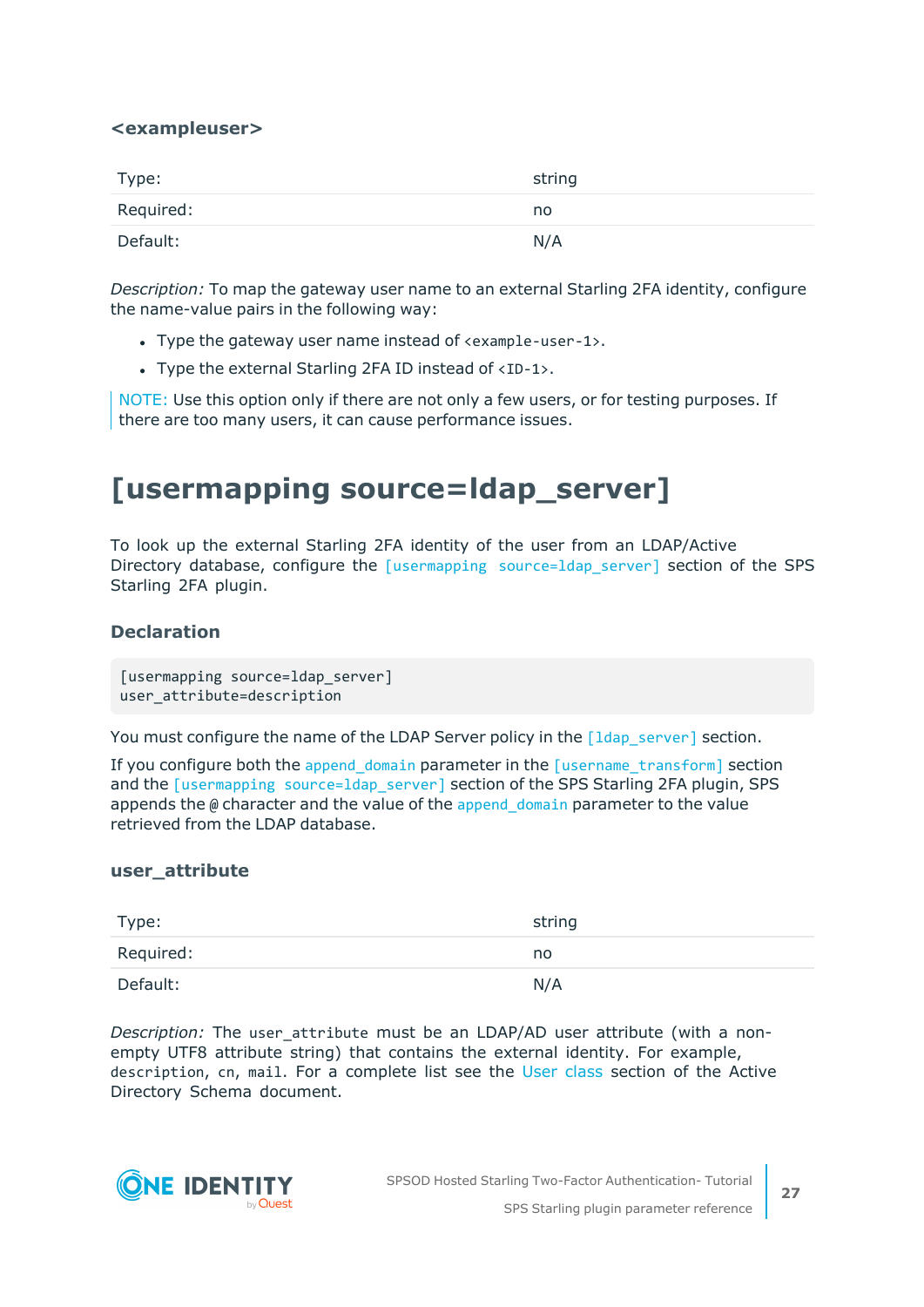### <span id="page-27-0"></span>**[username\_transform]**

This section contains username transformation-related settings.

#### **Declaration**

```
[username_transform]
append domain=<domain-without-@-character>
```
If you have configured [\[USERMAPPING\]](../../../../../Content/Guides/integrations/shared/plugin-section-usermapping.htm), the [username\_transform] process will run after the [\[USERMAPPING\]](../../../../../Content/Guides/integrations/shared/plugin-section-usermapping.htm) process.

#### **append\_domain**

| Type:     | string (nonrequired, no default) |
|-----------|----------------------------------|
| Required: | no                               |
| Default:  | N/A                              |

#### *Description:*

If the Starling 2FA service requires the use of domain name in the external Starling 2FA identity, configure the append domain parameter in the  $[$ username transform] section. In this case, SPS automatically appends the @ character and the value of this option to the username from the session, and uses the resulting username on the Starling 2FA server to authenticate the user. For example, if the domain is set to append\_domain: example.com and the username is Example.User, the SPS plugin will look for the user Example.User@example.com on the Starling 2FA server.

If you configure both the append domain parameter in the  $\lceil$ username transform $\rceil$  section and the [usermapping source=1dap\_server] section of the SPS Starling 2FA plugin, SPS appends the  $\omega$  character and the value of the append domain parameter to the value retrieved from the LDAP database.

### <span id="page-27-1"></span>**[ldap\_server]**

The LDAP Server policy that you want to use in an LDAP server usermapping source or an LDAP server group whitelist source. Required if you have configured [\[usermapping](#page-26-0) [source=ldap\\_server\]](#page-26-0) on page 27, [whitelist [source=ldap\\_server\\_group\]](#page-23-0) on page 24 and [\[starling\\_auto\\_provision\]](#page-17-0) on page 18.

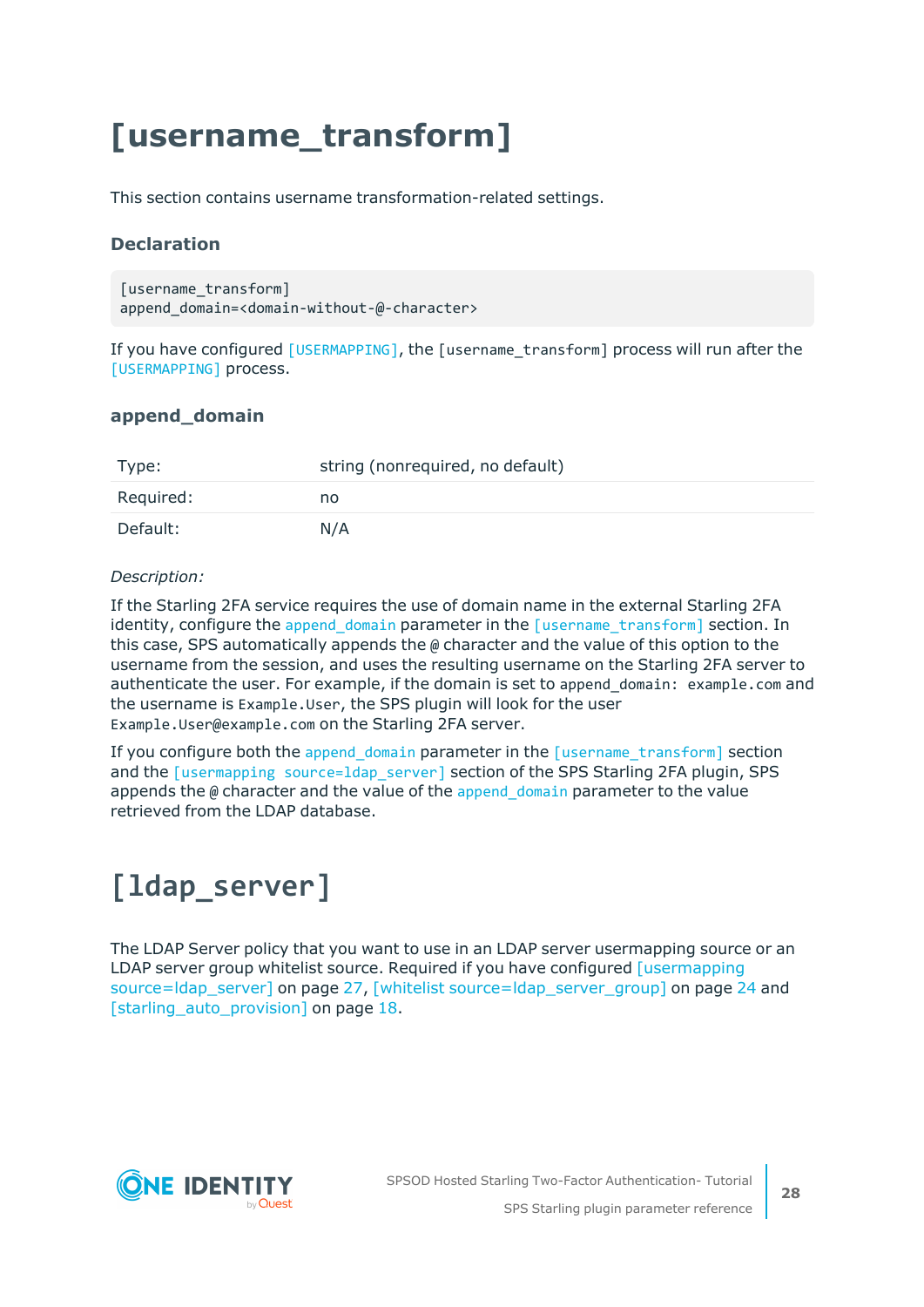#### **Declaration**

[ldap server] name=<name-of-LDAP-server-policy>

#### **name**

| Type:     | string      |
|-----------|-------------|
| Required: | conditional |
| Default:  | N/A         |

*Description:* The name of a configured LDAP Server policy in SPS. For details on configuring LDAP policies, see ["Authenticating](https://support.oneidentity.com/technical-documents/safeguard-for-privileged-sessions/6.13.1/administration-guide/general-connection-settings/authenticating-users-to-an-ldap-server/) users to an LDAP server" in the Administration Guide.

### <span id="page-28-0"></span>**[credential\_store]**

This section contains settings related to storing sensitive information of the plugin.

#### **Declaration**

```
[credential_store]
name=<name-of-credential-store-policy-that-hosts-sensitive-data>
```
#### **name**

| Type:     | string |
|-----------|--------|
| Required: | no     |
| Default:  | N/A    |

*Description:* The name of a local Credential Store policy configured on SPS. You can use this Credential Store to store sensitive information of the plugin in a secure way (for example, the value in the section).

<span id="page-28-1"></span>For details, see Store [sensitive](#page-32-0) plugin data securely.

# **[logging]**

This section contains logging-related settings.

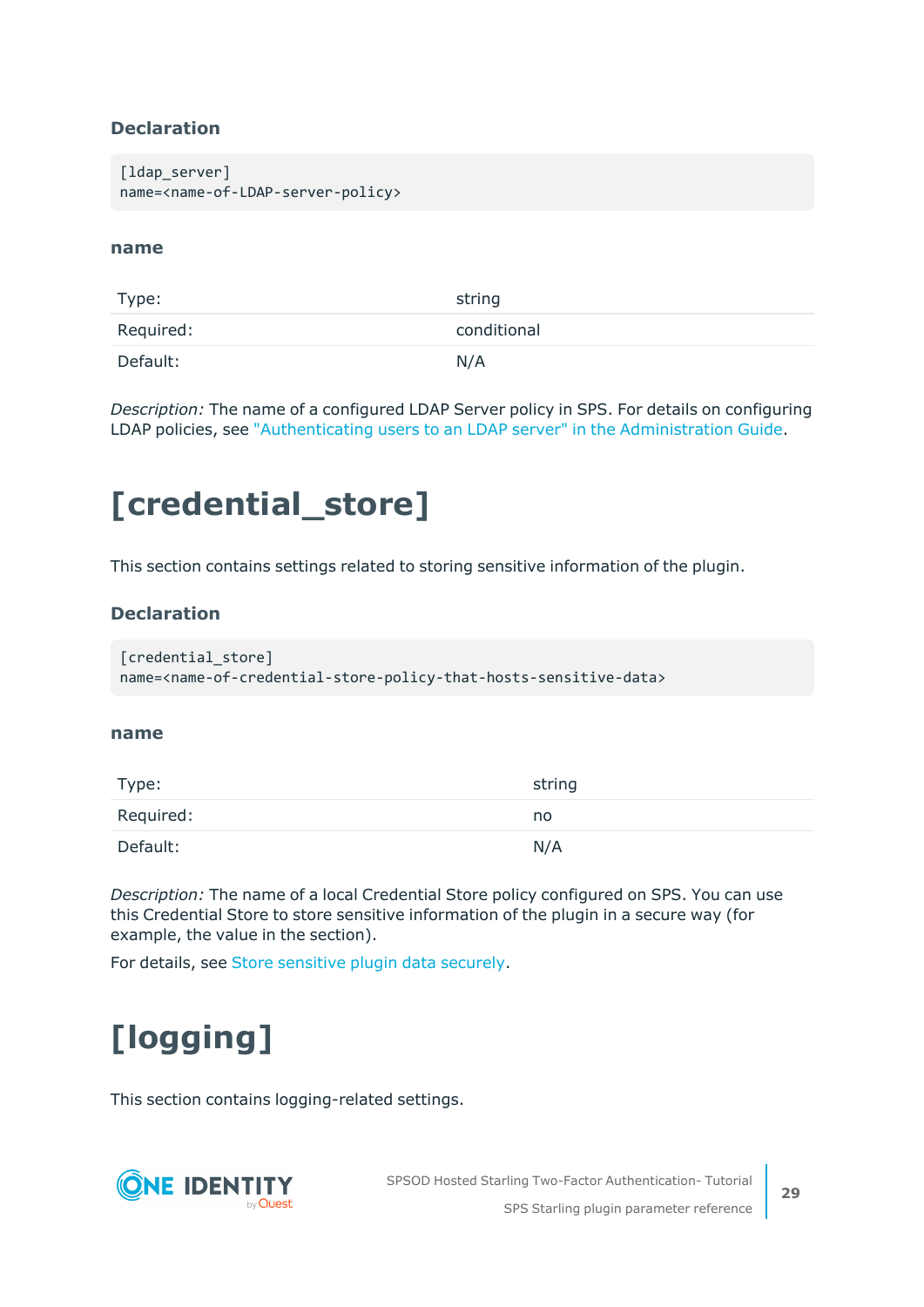#### **Declaration**

#### **log\_level**

| Type:     | integer or string |
|-----------|-------------------|
| Required: | no.               |
| Default:  | info              |

*Description:* The logging verbosity of the plugin. The plugin sends the generated log messages to the SPS syslog system. You can check the log messages in the **Basic settings > Troubleshooting > View log files** section of the SPS web interface. To show only the messages generated by the plugins, filter on the plugin: string.

The possible values are:

- debug
- info
- warning
- $\cdot$  error
- critical

<span id="page-29-0"></span>For details, see Python logging API's log levels: [Logging](https://docs.python.org/2/library/logging.html#logging-levels) Levels.

### **[https\_proxy]**

This section contains HTTPS proxy-related settings.

#### **Declaration**

```
[https_proxy]
server=<proxy-server-name-or-ip>
port=3128
```
#### **server**

Type: which is a string string string to the string string string in the string string  $\sim$ 



SPSOD Hosted Starling Two-Factor Authentication- Tutorial SPS Starling plugin parameter reference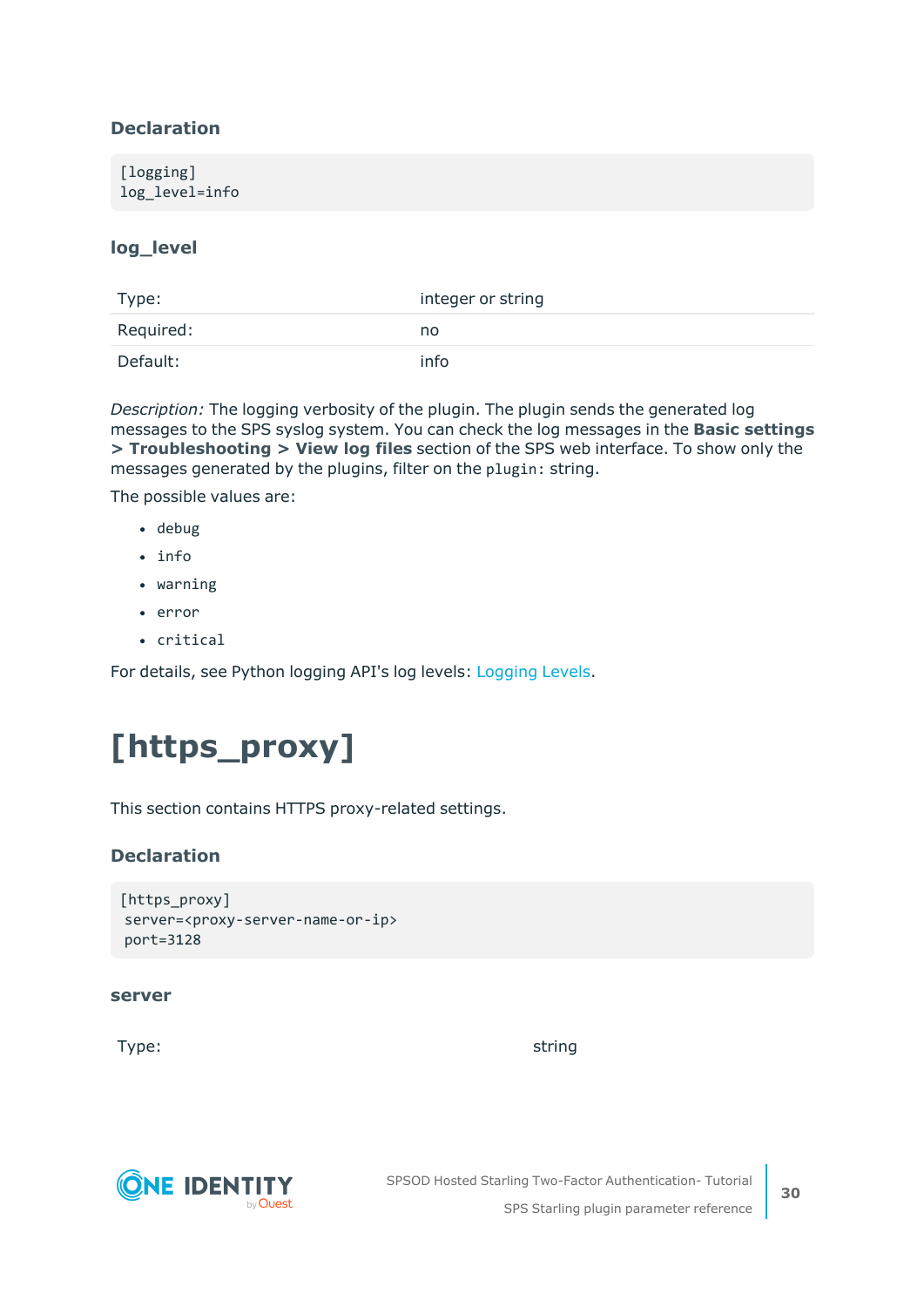| Required: | no  |
|-----------|-----|
| Default:  | N/A |

*Description:* The name or IP address of the HTTPS proxy server.

#### **name**

| Type:     | integer |
|-----------|---------|
| Required: | no.     |
| Default:  | 3128    |

<span id="page-30-0"></span>*Description:* The port number of the HTTPS proxy server.

### **[question\_1]**

NOTE: To configure this optional section, contact our [Support](https://support.oneidentity.com/one-identity-safeguard-for-privileged-sessions) Team.

To request additional information from the user (for example, ticket number), define one or more [question ] section (for example, [question 1], [question 2]). The user input will be stored under the value of key in the questions section of the session cookie.

*Description:* Used for communication between plugins. This is an interactive request/response right after authentication in order to supply data to Credential Store plugins. The question is transferred to the session cookie and all hooks of all plugins receive it.

For example, if you have an external authenticator app, you do not have to wait for the question to be prompted but can authenticate with a one-time password:

ssh otp=123456@root@scb

Name subsequent questions with the appropriate number (for example, [question 1], [question 2], and so on).

For details, see "Performing [authentication](https://support.oneidentity.com/technical-documents/safeguard-for-privileged-sessions/6.13.1/administration-guide/advanced-authentication-and-authorization-techniques/integrating-external-authentication-and-authorization-systems/performing-authentication-with-aa-plugin-in-terminal-connections/) with AA plugin in terminal connections" in the [Administration](https://support.oneidentity.com/technical-documents/safeguard-for-privileged-sessions/6.13.1/administration-guide/advanced-authentication-and-authorization-techniques/integrating-external-authentication-and-authorization-systems/performing-authentication-with-aa-plugin-in-terminal-connections/) Guide and "Performing [authentication](https://support.oneidentity.com/technical-documents/safeguard-for-privileged-sessions/6.13.1/administration-guide/advanced-authentication-and-authorization-techniques/integrating-external-authentication-and-authorization-systems/performing-authentication-with-aa-plugin-in-remote-desktop-connections/) with AA plugin in Remote Desktop connections" in the [Administration](https://support.oneidentity.com/technical-documents/safeguard-for-privileged-sessions/6.13.1/administration-guide/advanced-authentication-and-authorization-techniques/integrating-external-authentication-and-authorization-systems/performing-authentication-with-aa-plugin-in-remote-desktop-connections/) Guide.

#### **prompt**

| Type:     | string     |
|-----------|------------|
| Required: | <b>yes</b> |
| Default:  | N/A        |



SPSOD Hosted Starling Two-Factor Authentication- Tutorial SPS Starling plugin parameter reference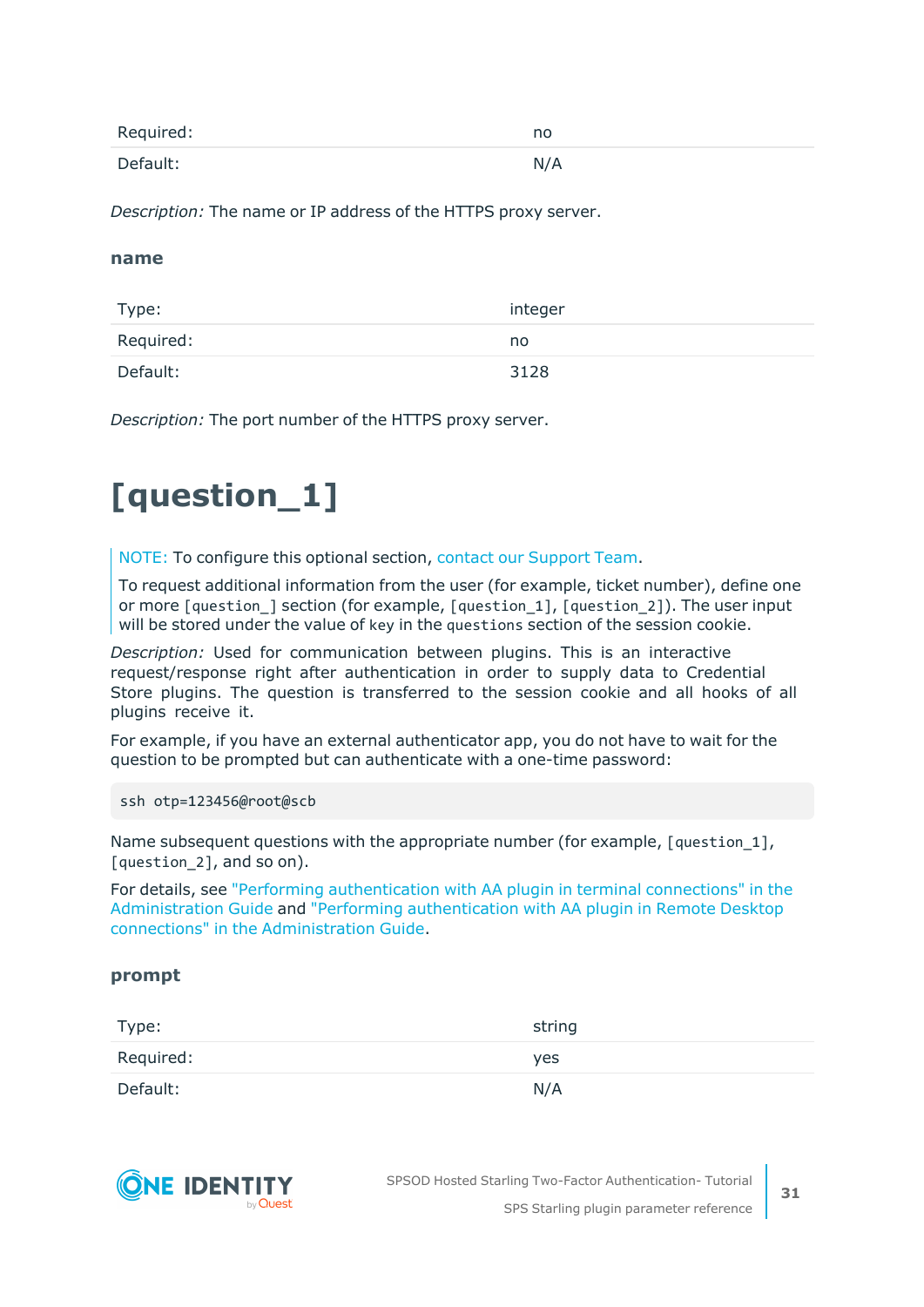*Description:* The question itself in text format.

**key**

| Type:     | string |
|-----------|--------|
| Required: | yes    |
| Default:  | N/A    |

*Description:* The name of the name-value pair.

#### **disable\_echo**

| Type:     | boolean (yes no) |
|-----------|------------------|
| Required: | no               |
| Default:  | no               |

*Description:* Whether the answer to the question is visible (yes), or replaced with asterisks (no).



**32**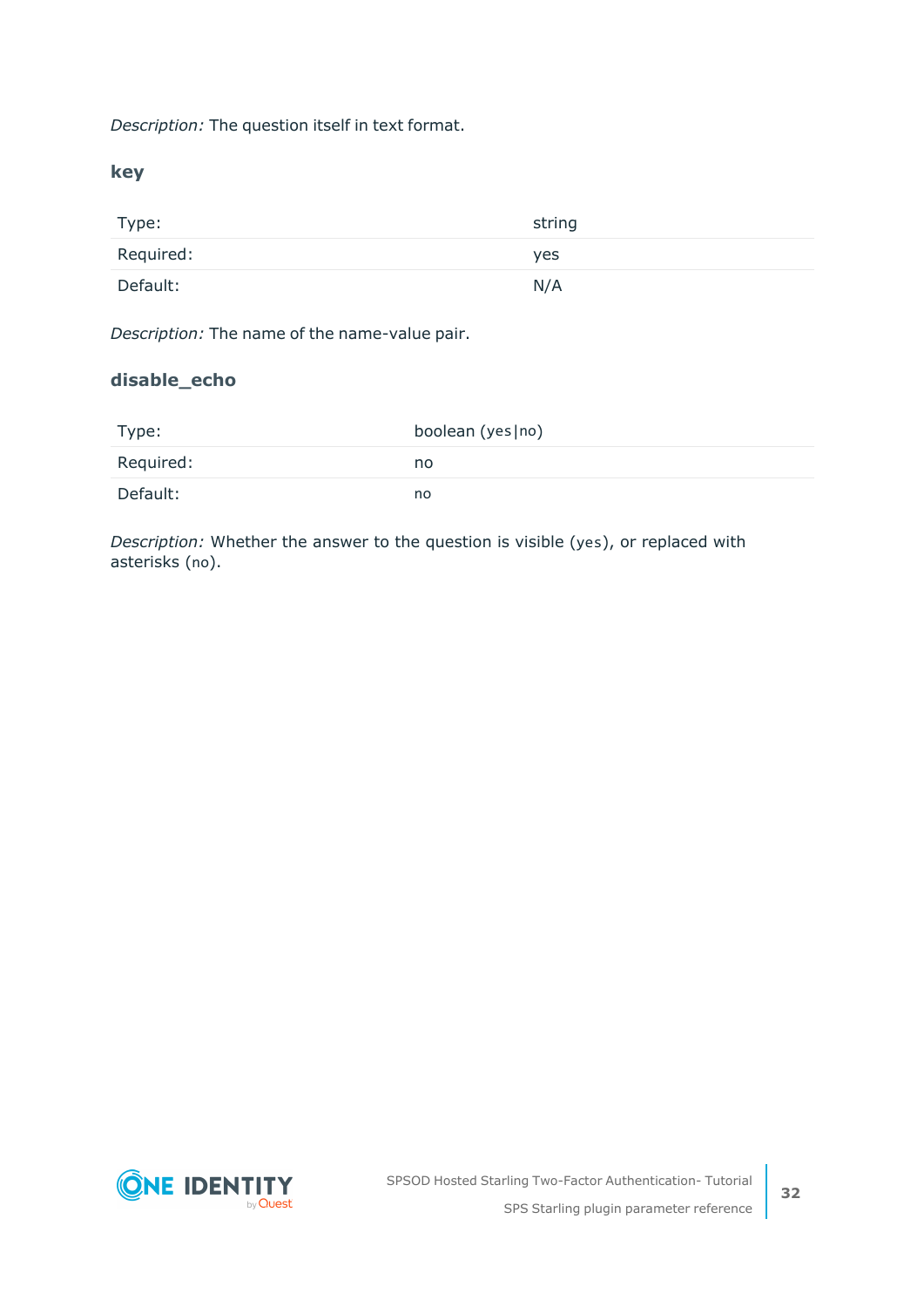# <span id="page-32-0"></span>**Store sensitive plugin data securely**

By default, the configuration of the plugin is stored on SPS in the configuration of SPS. Make sure that you store the sensitive parameters (for example, [timeout](../../../../../Content/Guides/integrations/starling-plugin/starling-plugin-options.htm)) of the plugin in an encrypted way.

#### *To store sensitive plugin data securely*

1. Log in to SPS, navigate to **Policies > Credential Stores** and create a **Local** Credential Store. For details, see ["Configuring](https://support.oneidentity.com/technical-documents/safeguard-for-privileged-sessions/6.13.1/administration-guide/advanced-authentication-and-authorization-techniques/using-credential-stores-for-server-side-authentication/configuring-local-credential-stores/) local Credential Stores" in the [Administration](https://support.oneidentity.com/technical-documents/safeguard-for-privileged-sessions/6.13.1/administration-guide/advanced-authentication-and-authorization-techniques/using-credential-stores-for-server-side-authentication/configuring-local-credential-stores/) Guide.

Instead of usernames and passwords, you will store the configuration parameters of the plugin in this Credential Store.

- 2. Add the plugin parameters you want to store in an encrypted way to the Credential Store. You can store any configuration parameter of the plugin in the Credential Store, but note that if an option appears in the Credential Store, the plugin will use it. If the same parameter appears in the configuration of the plugin, it will be ignored.
	- <sup>l</sup> Enter the name of the configuration section without the brackets in the **Host** field (for example, starling).
	- <sup>l</sup> Enter the name of the plugin parameter in the **Username** field (for example, [timeout](../../../../../Content/Guides/integrations/starling-plugin/starling-plugin-options.htm)).
	- <sup>l</sup> Enter the value of the plugin parameter in the **Passwords** field.

**Commit** 

 $\blacksquare$  Click

- 3. Navigate to the configuration of the plugin on the **Policies > AA Plugin Configurations** page.
- 4. In the plugin configuration file, enter the name of the local Credential Store under the [\[credential\\_store\]](../../../../../Content/Guides/integrations/shared/plugin-section-cred-store.htm) section as the value of the [name](#scb-plugin-option-cred-store-name) parameter.
- 5. Enter \$ as the value of the parameter storing sensitive data.

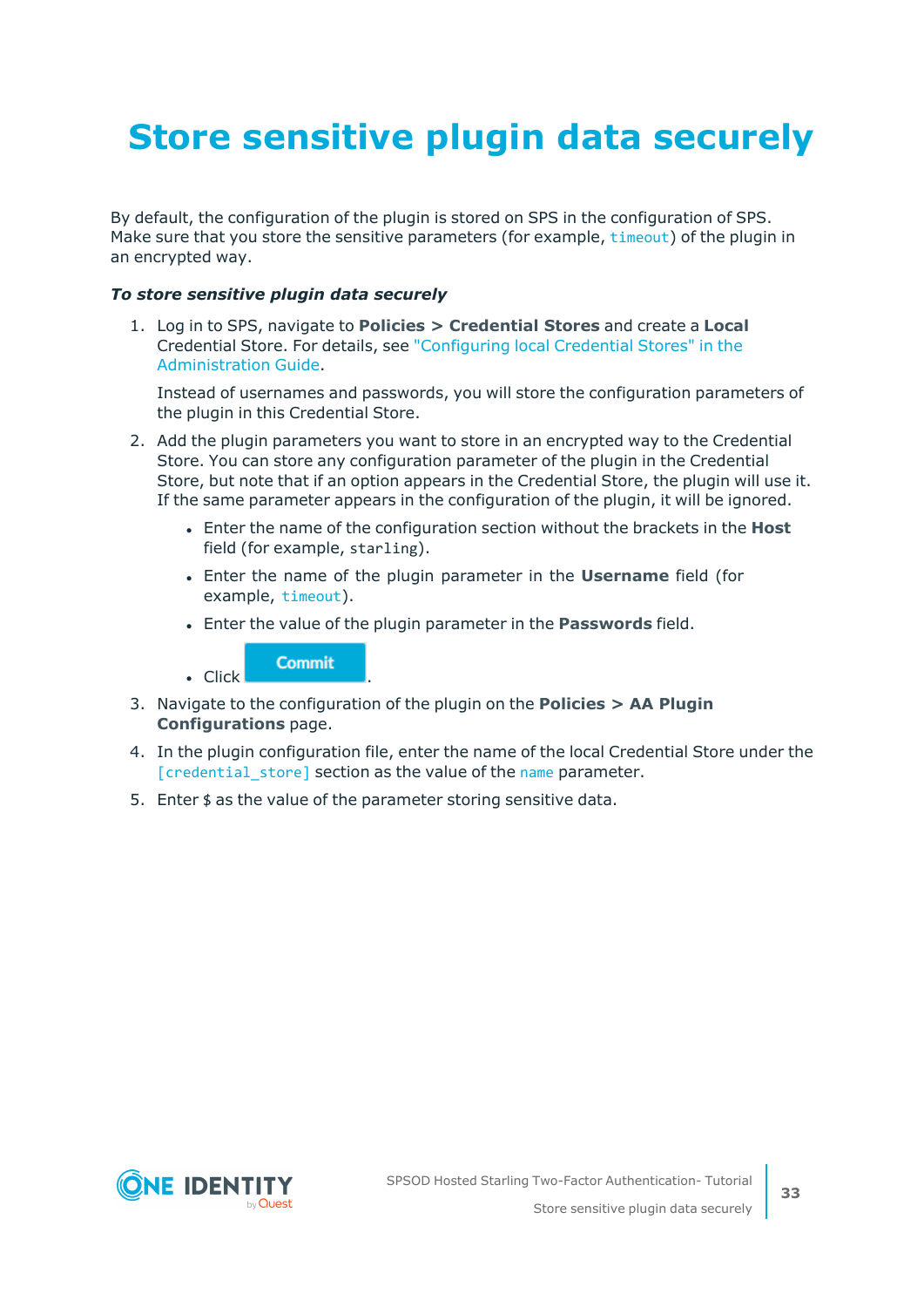## <span id="page-33-0"></span>**Perform multi-factor authentication with the SPS Starling 2FA plugin in terminal connections**

The following describes how to establish a terminal connection (SSH, TELNET, or TN3270) to a server.

#### *To establish a terminal connection (SSH, TELNET, or TN3270) to a server*

1. Connect to the server.

If you can authenticate using an OTP or token, encode the OTP as part of the username. You can use the @ as a field separator.

**Example:**

ssh otp=YOUR-ONE-TIME-PASSWORD@user@server

Replace YOUR-ONE-TIME-PASSWORD with your actual OTP.

- 2. If SPS prompts you for further information, enter the requested information. If you need to authenticate with an OTP, but you have not supplied the OTP in your username, you will be prompted to enter the OTP.
- 3. Authenticate on the server.
- 4. If authentication is successful, you can access the server.



SPSOD Hosted Starling Two-Factor Authentication- Tutorial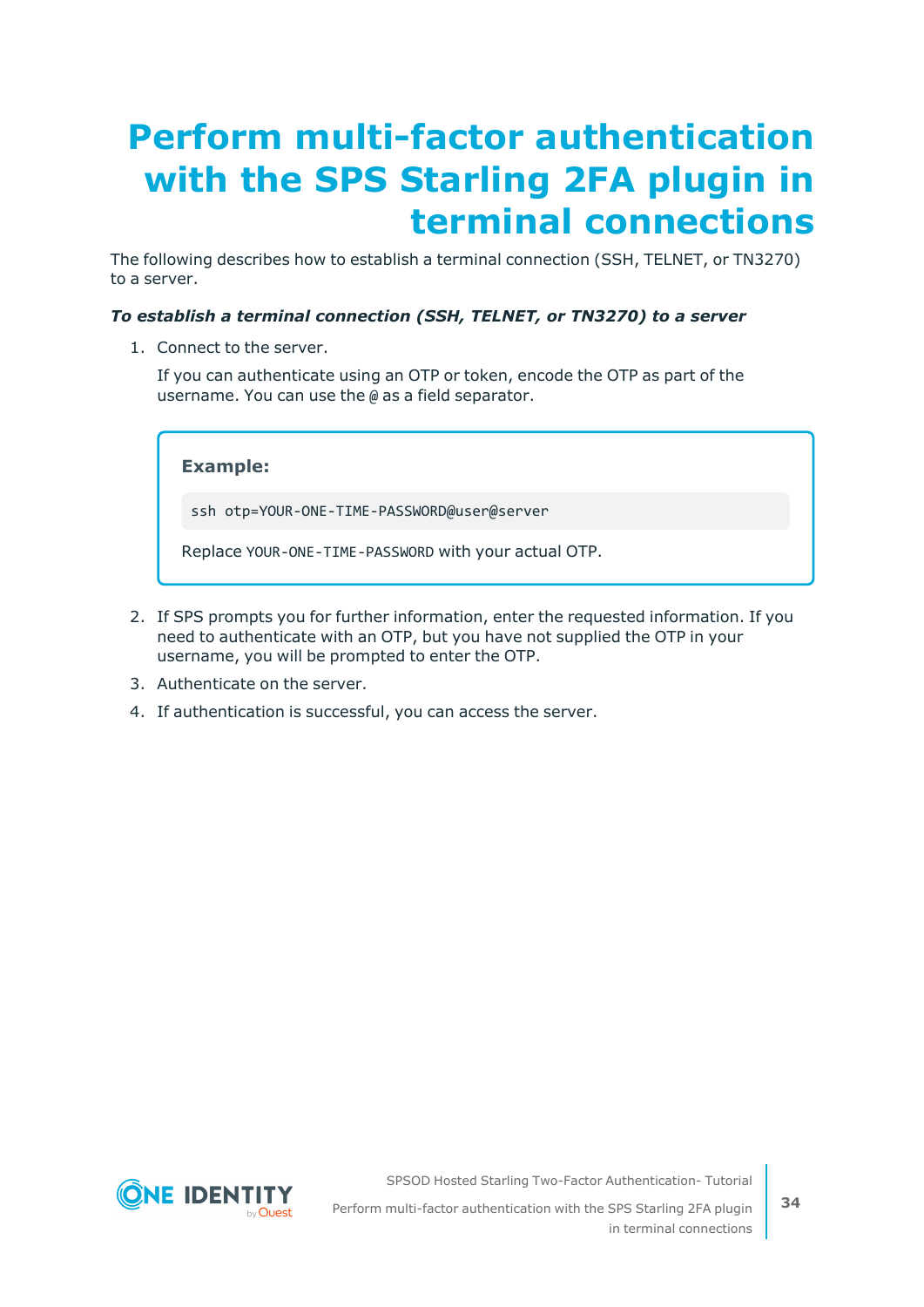# <span id="page-34-0"></span>**Perform multi-factor authentication with the SPS Starling 2FA plugin in Remote Desktop (RDP) connections**

The following section describes how to establish a Remote Desktop (RDP) connection to a server when the **AA plugin** is configured.

#### *To establish a RDP connection to a server when the AA plugin is configured*

- 1. Open your Remote Desktop client application.
- 2. If you have to provide additional information to authenticate on the server, you must enter this information in your Remote Desktop client application in the *User name* field, before the regular content (for example, your username) of the field.

If you can authenticate using an OTP or token, encode the OTP as part of the username. To encode additional data, you can use the following special characters:

- % as a field separator
- $\bullet$  ~ as the equal sign
- $\cdot$  ^ as a colon (for example, to specify the port number or an IPv6 IP address)

#### **Example:**

For example, use the following format:

domain\otp~YOUR-ONE-TIME-PASSWORD%Administrator

Replace YOUR-ONE-TIME-PASSWORD with your actual OTP.

3. Connect to the server.

If you need to authenticate using a push notification, approve the connection in your mobile app.

- 4. Authenticate on the server.
- 5. If authentication is successful, you can access the server.



SPSOD Hosted Starling Two-Factor Authentication- Tutorial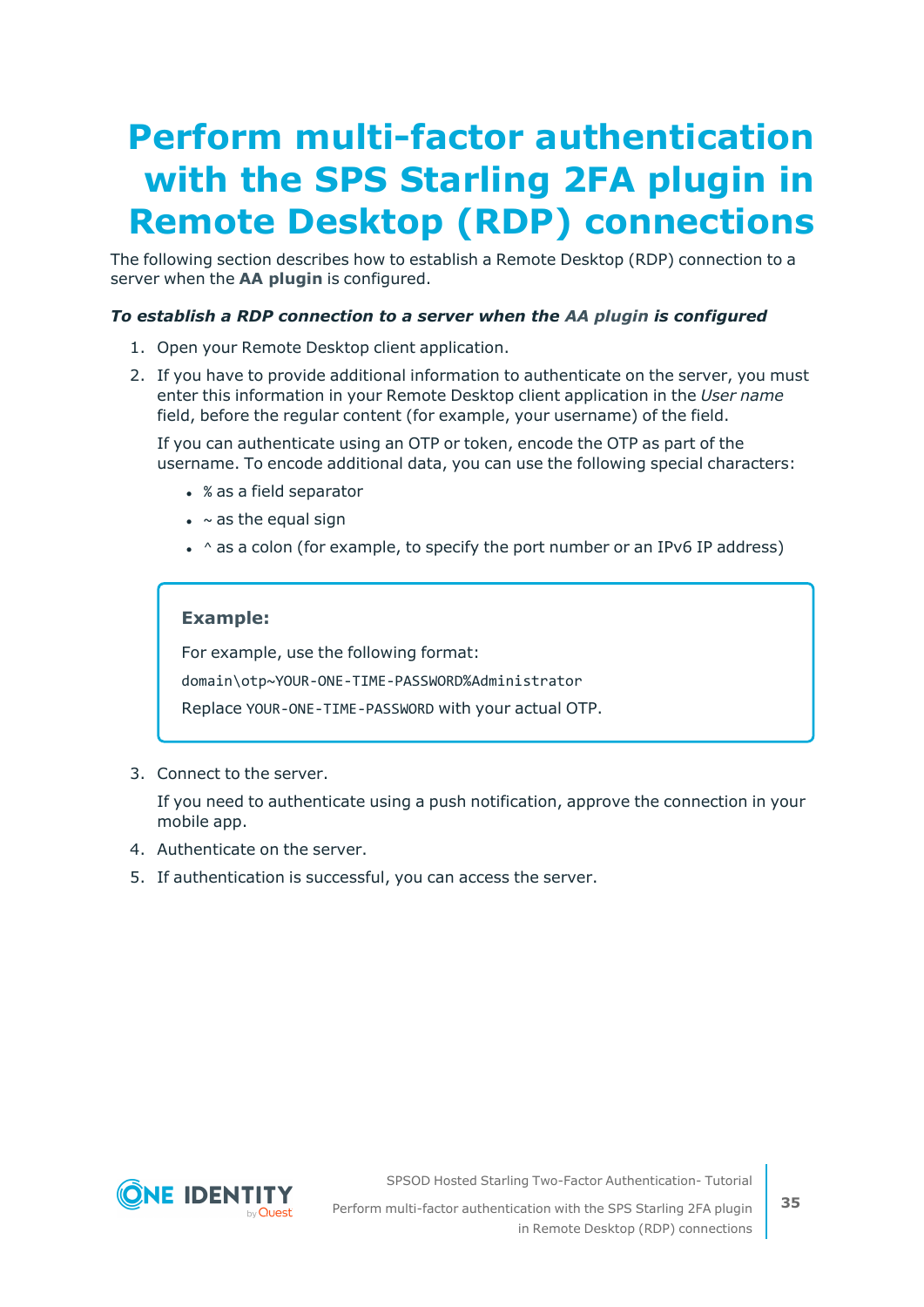### <span id="page-35-0"></span>**Perform multi-factor authentication with the SPS Starling 2FA plugin in Microsoft SQL Server (MSSQL) connections**

The following section describes how to establish a Microsoft SQL Server (MSSQL) connection to a server when the **AA plugin** is configured.

#### *To establish a MSSQL connection to a server when the AA plugin is configured*

- 1. Open your SQL client application.
- 2. If you have to provide additional information to authenticate on the server, you must enter this information in your SQL client application in the *User name* field, before the regular content (for example, your username) of the field.

If you can authenticate using an OTP or token, encode the OTP as part of the username. To encode additional data, you can use the following special characters:

- % as a field separator
- $\bullet$  ~ as the equal sign
- $\cdot$  ^ as a colon (for example, to specify the port number or an IPv6 IP address)

#### **Example:**

For example, use the following format: domain\otp~YOUR-ONE-TIME-PASSWORD%Administrator

Replace YOUR-ONE-TIME-PASSWORD with your actual OTP.

3. Connect to the server.

If you need to authenticate using a push notification, approve the connection in your mobile app.

- 4. Authenticate on the server.
- 5. If authentication is successful, you can access the server.



SPSOD Hosted Starling Two-Factor Authentication- Tutorial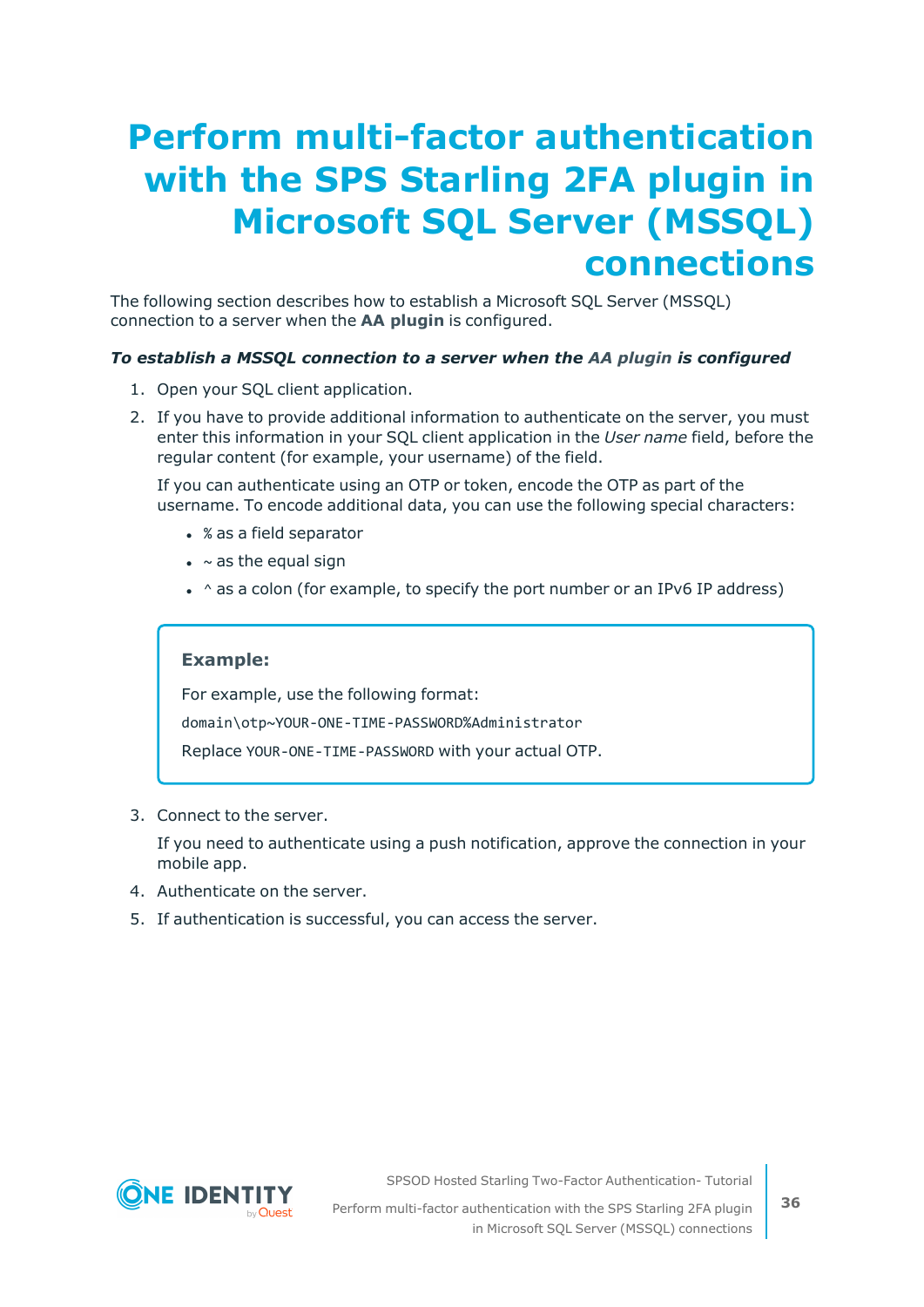<span id="page-36-0"></span>One Identity solutions eliminate the complexities and time-consuming processes often required to govern identities, manage privileged accounts and control access. Our solutions enhance business agility while addressing your IAM challenges with on-premises, cloud and hybrid environments.

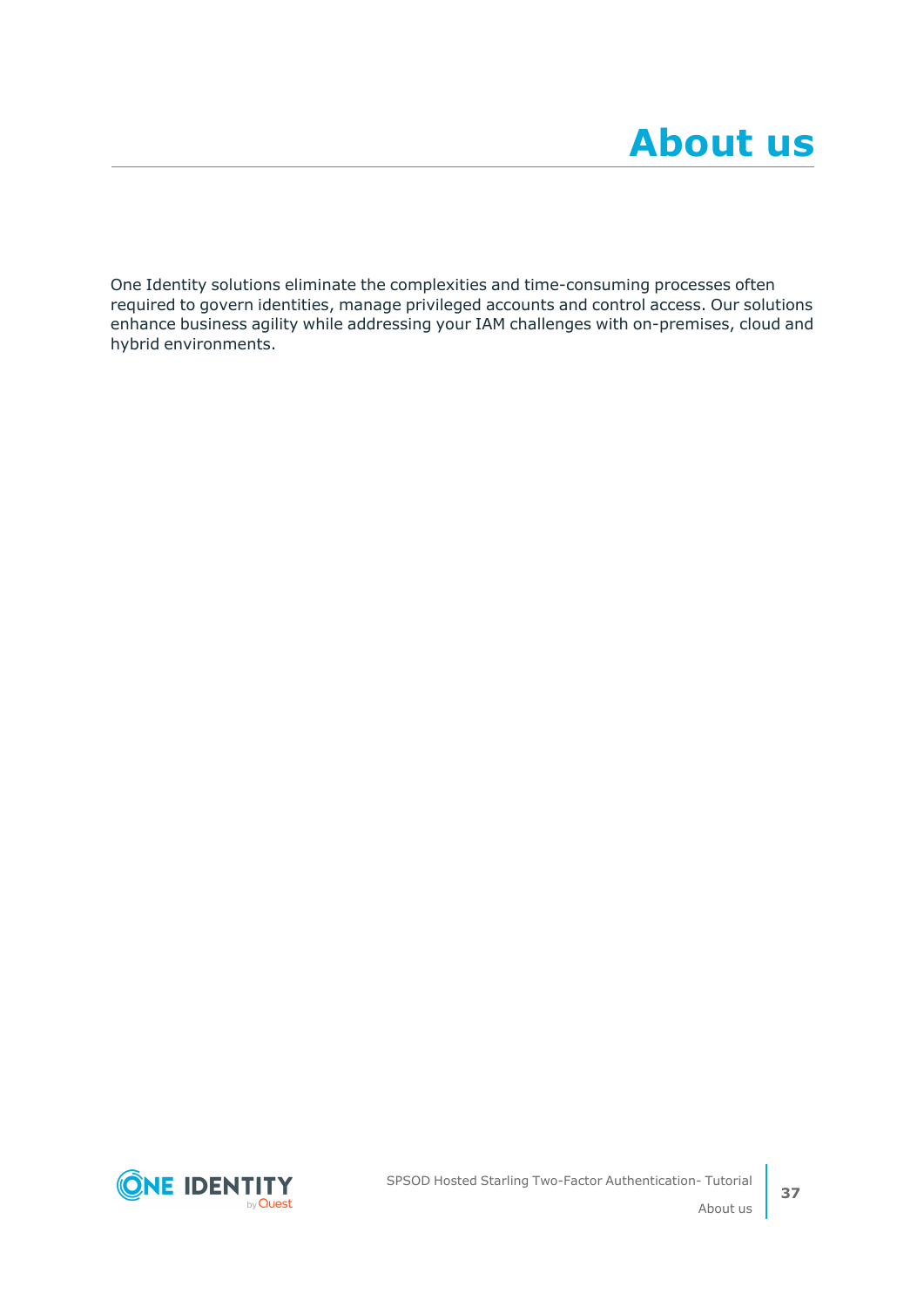## **Contacting us**

<span id="page-37-0"></span>For sales and other inquiries, such as licensing, support, and renewals, visit [https://www.oneidentity.com/company/contact-us.aspx.](https://www.oneidentity.com/company/contact-us.aspx)

**ONE IDENTITY** by **Quest**